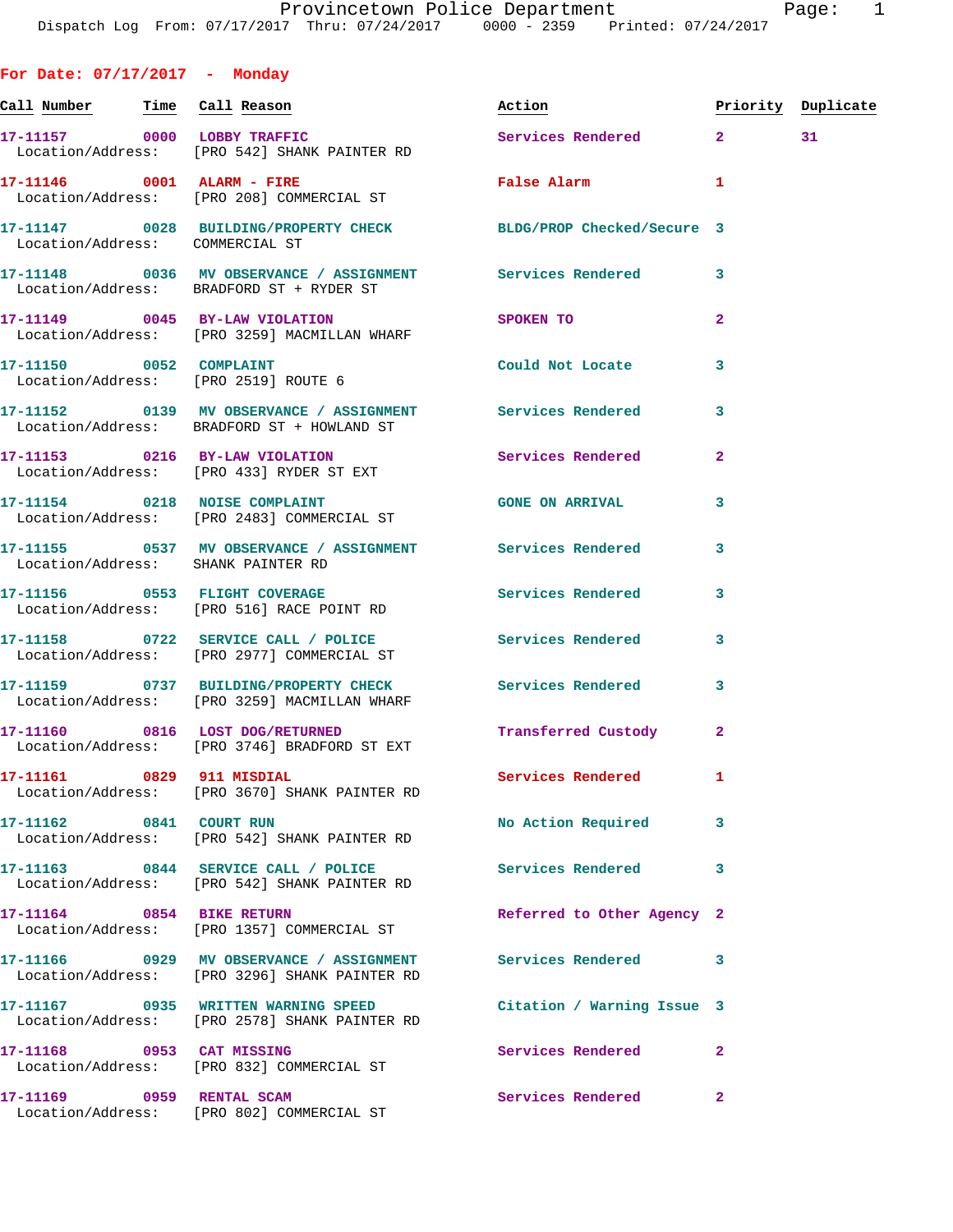|                                                                     | Provincetown Police Department<br>Dispatch Log From: 07/17/2017 Thru: 07/24/2017 0000 - 2359 Printed: 07/24/2017                        |                                                                                                                                                                                                                                |                | Page: 2 |  |
|---------------------------------------------------------------------|-----------------------------------------------------------------------------------------------------------------------------------------|--------------------------------------------------------------------------------------------------------------------------------------------------------------------------------------------------------------------------------|----------------|---------|--|
|                                                                     | 17-11170 1033 FOUND PASSPORT/GLASSES Services Rendered 3<br>Location/Address: [PRO 542] SHANK PAINTER RD                                |                                                                                                                                                                                                                                |                |         |  |
|                                                                     | 17-11171 1048 ALARM - FIRE<br>Location/Address: [PRO 2342] UPPER MILLER HILL RD                                                         | False Alarm 1                                                                                                                                                                                                                  |                |         |  |
|                                                                     | 17-11172 1100 BUILDING/PROPERTY CHECK BLDG/PROP Checked/Secure 3<br>Location/Address: [PRO 3430] COMMERCIAL ST                          |                                                                                                                                                                                                                                |                |         |  |
|                                                                     | 17-11173 1108 BUILDING/PROPERTY CHECK BLD/PROP CHECKED UNSECUR 3<br>Location/Address: [PRO 2499] RACE POINT RD                          |                                                                                                                                                                                                                                |                |         |  |
|                                                                     | 17-11174 1157 HOMELESS COMPLAINT 1nvestigated 3<br>Location/Address: [PRO 105] COMMERCIAL ST                                            |                                                                                                                                                                                                                                |                |         |  |
|                                                                     | 17-11175 1212 BARKING DOG COMPLAINT Services Rendered 2<br>Location/Address: [PRO 690] ATWOOD AVE                                       |                                                                                                                                                                                                                                |                | 1       |  |
|                                                                     | 17-11176 1249 WELL-BEING CHECK<br>Location/Address: [PRO 970] KINGS WAY                                                                 | Services Rendered 1                                                                                                                                                                                                            |                |         |  |
|                                                                     | 17-11178 1318 FOLLOW UP<br>Location/Address: [PRO 3296] SHANK PAINTER RD                                                                | FOLLOW UP THE TRANSPORTED TO A THE TRANSPORTED TO A THE TRANSPORTED TO A THE TRANSPORTED TO A THE TRANSPORTED TO A THE TRANSPORTED TO A THE TRANSPORTED TO A THE TRANSPORTED TO A THE TRANSPORTED TO A THE TRANSPORTED TO A TH | $\mathbf{2}$   |         |  |
|                                                                     | 17-11180 1412 PARKED MV COMPLAINT<br>Location/Address: HARRY KEMP WAY + CONWELL ST                                                      | Could Not Locate                                                                                                                                                                                                               | $\overline{2}$ |         |  |
|                                                                     | 17-11181 1424 BIKE FOUND<br>Location/Address: HOWLAND ST + BRADFORD ST                                                                  | Services Rendered                                                                                                                                                                                                              | $\mathbf{2}$   |         |  |
|                                                                     | 17-11182 1502 LARCENY / FORGERY / FRAUD Investigated<br>Location/Address: [PRO 3010] COMMERCIAL ST                                      |                                                                                                                                                                                                                                | $\mathbf{2}$   |         |  |
| 17-11183 1505 COMPLAINT                                             | Location/Address: SHANK PAINTER RD + BRADFORD ST                                                                                        | Could Not Locate                                                                                                                                                                                                               | 3              |         |  |
| Location/Address: MEADOW RD                                         | 17-11184    1514    SERVE SUMMONS                                                                                                       | SPOKEN TO 3                                                                                                                                                                                                                    |                |         |  |
| Location/Address: [PRO 2513] ROUTE 6<br>Refer To Accident: 17-48-AC | 17-11185 1518 MV COLLISION                                                                                                              | Vehicle Towed                                                                                                                                                                                                                  | 1              |         |  |
|                                                                     | 17-11186 1658 MV OBSERVANCE / ASSIGNMENT Services Rendered 3<br>Location/Address: SHANK PAINTER RD + BRADFORD ST                        |                                                                                                                                                                                                                                |                |         |  |
|                                                                     | 17-11187 1711 SEWER BACK UP<br>Location/Address: MONTELLO ST + COMMERCIAL ST                                                            | Services Rendered 3                                                                                                                                                                                                            |                |         |  |
|                                                                     | 17-11188 1737 MEDICAL EMERGENCY DOT<br>Location/Address: [PRO 440] HARRY KEMP WAY                                                       | Transported to Hospital 1                                                                                                                                                                                                      |                |         |  |
|                                                                     | 17-11189 1814 PARKING COMPLAINT / GENERAL Services Rendered 3<br>Location/Address: [PRO 1354] COMMERCIAL ST                             |                                                                                                                                                                                                                                |                |         |  |
|                                                                     | 17-11191 1902 TRANSPORT TO B.H.O.C. Transferred Custody 3<br>Location/Address: [PRO 542] SHANK PAINTER RD<br>Refer To Arrest: 17-163-AR |                                                                                                                                                                                                                                |                |         |  |
|                                                                     | 17-11192 1907 ASSIST CITIZEN<br>Location/Address: [PRO 2483] COMMERCIAL ST                                                              | Services Rendered                                                                                                                                                                                                              | 3              |         |  |
|                                                                     | 17-11194 1952 ASSIST CITIZEN<br>Location/Address: [PRO 886] CONWAY ST                                                                   | Services Rendered 3                                                                                                                                                                                                            |                |         |  |
|                                                                     | 17-11195 1956 MV STOP<br>Location/Address: [PRO 447] JEROME SMITH RD                                                                    | VERBAL WARNING 3                                                                                                                                                                                                               |                |         |  |
| Location/Address: [PRO 4081] COURT ST                               | 17-11196 2002 BUILDING/PROPERTY CHECK BLDG/PROP Checked/Secure 3                                                                        |                                                                                                                                                                                                                                |                |         |  |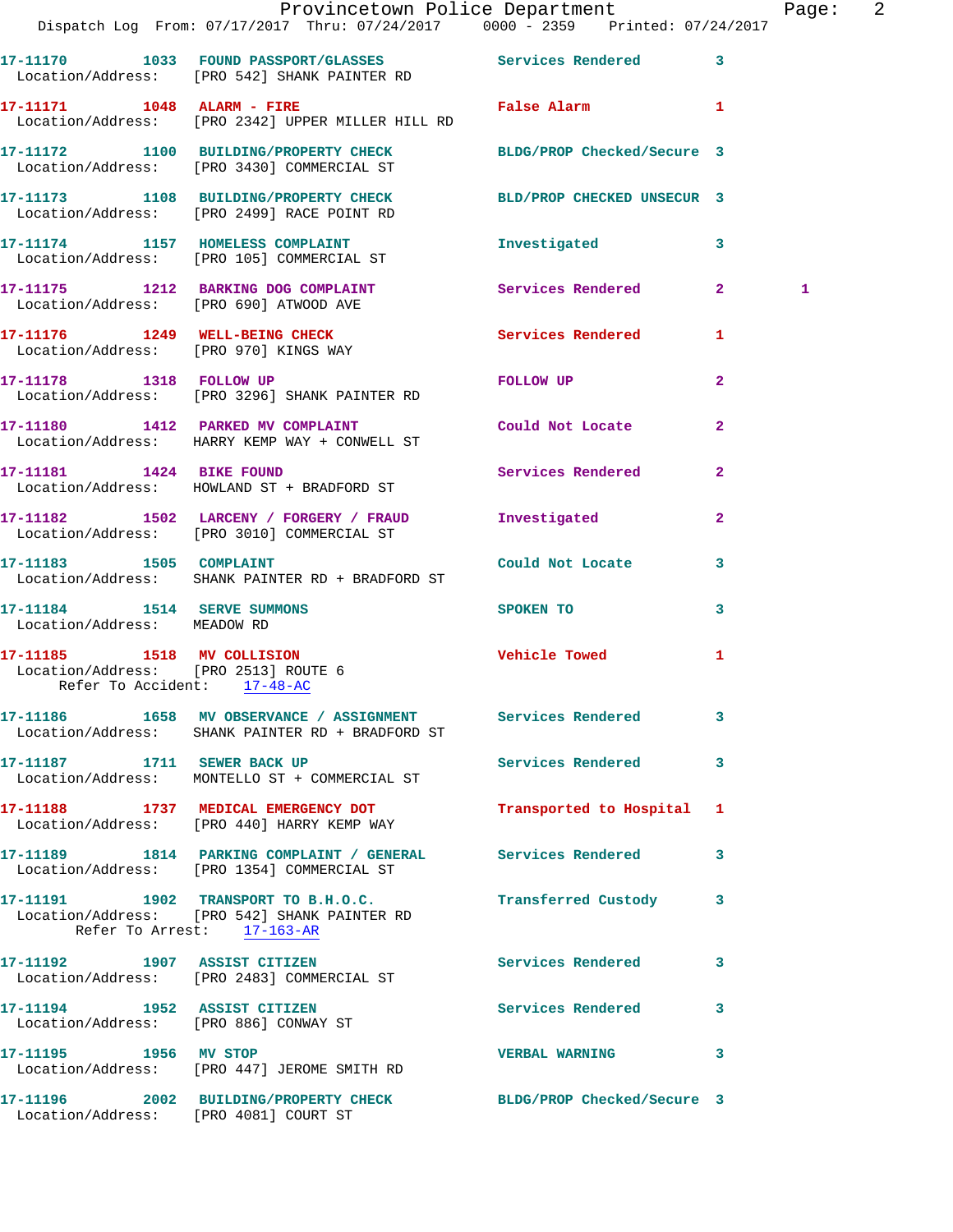|                                        | Provincetown Police Department<br>Dispatch Log From: 07/17/2017 Thru: 07/24/2017 0000 - 2359 Printed: 07/24/2017 |                       |                         |
|----------------------------------------|------------------------------------------------------------------------------------------------------------------|-----------------------|-------------------------|
|                                        | 17-11197 2013 DISTURBANCE / FIGHT / ARGUMENT GONE ON ARRIVAL<br>Location/Address: [PRO 4080] RYDER ST EXT        |                       | $\mathbf{1}$            |
|                                        | 17-11199 2033 MV STOP<br>Location/Address: [PRO 3456] RYDER ST EXT                                               | <b>VERBAL WARNING</b> | 3                       |
|                                        | 17-11200 2036 PARK, WALK & TALK Services Rendered<br>Location/Address: [PRO 204] COMMERCIAL ST                   |                       | $\overline{a}$          |
|                                        | 17-11202 2048 LOST PROPERTY Services Rendered<br>Location/Address: [PRO 542] SHANK PAINTER RD                    |                       | $\overline{\mathbf{3}}$ |
| Location/Address: HOWLAND ST           | 17-11203 2104 ANIMAL CALL/DOBERMAN Services Rendered                                                             |                       | $\overline{2}$          |
|                                        | 17-11204 2117 BUILDING/PROPERTY CHECK BLDG/PROP Checked/Secure 3<br>Location/Address: [PRO 4080] RYDER ST EXT    |                       |                         |
|                                        | 17-11205 2125 MV STOP<br>Location/Address: [PRO 549] STANDISH ST                                                 | <b>VERBAL WARNING</b> | 3                       |
|                                        | 17-11207 2141 BUILDING/PROPERTY CHECK BLDG/PROP Checked/Secure 3<br>Location/Address: [PRO 519] RACE POINT RD    |                       |                         |
|                                        | 17-11208 2204 BUILDING/PROPERTY CHECK Services Rendered<br>Location/Address: [PRO 488] MAYFLOWER ST              |                       | 3                       |
|                                        | 17-11209 2204 BUILDING/PROPERTY CHECK BLDG/PROP Checked/Secure 3<br>Location/Address: [PRO 488] MAYFLOWER ST     |                       |                         |
| Location/Address: [PRO 658] MOZART AVE | 17-11210 2204 BUILDING/PROPERTY CHECK BLDG/PROP Checked/Secure 3                                                 |                       |                         |

**17-11211 2353 MV OBSERVANCE / ASSIGNMENT Services Rendered 3**  Location/Address: BRADFORD ST + SHANK PAINTER RD

## **For Date: 07/18/2017 - Tuesday**

| 17-11212 0000 MV OBSERVANCE / ASSIGNMENT No Action Required<br>Location/Address: SHANK PAINTER RD + JEROME SMITH RD |                    | $\overline{\mathbf{3}}$ |    |
|---------------------------------------------------------------------------------------------------------------------|--------------------|-------------------------|----|
| 17-11213 0002 LOBBY TRAFFIC Services Rendered<br>Location/Address: [PRO 542] SHANK PAINTER RD                       |                    | $\overline{2}$          | 11 |
| 17-11214 0009 DISTURBANCE / FIGHT / ARGUMENT Services Rendered<br>Location/Address: [PRO 3443] COMMERCIAL ST        |                    | $\mathbf{1}$            |    |
| 17-11216 0027 MV OBSERVANCE / ASSIGNMENT No Action Required<br>Location/Address: RYDER ST + BRADFORD ST             |                    | 3                       |    |
| 17-11217 0031 BAR CHECK<br>Location/Address: [PRO 3432] COMMERCIAL ST                                               | No Action Required | $\overline{2}$          |    |
| 17-11218 0033 BUILDING/PROPERTY CHECK BLDG/PROP Checked/Secure 3<br>Location/Address: [PRO 182] COMMERCIAL ST       |                    |                         |    |
| 17-11219 0036 COMPLAINT<br>Location/Address: COMMERCIAL ST + NICKERSON ST                                           | Could Not Locate 3 |                         |    |
| 17-11220 0053 BUILDING/PROPERTY CHECK BLDG/PROP Checked/Secure 3<br>Location/Address: [PRO 444] HIGH POLE HILL      |                    |                         |    |
| 17-11221  0110 BUILDING/PROPERTY CHECK  Services Rendered<br>Location/Address: [PRO 433] RYDER ST EXT               |                    | 3                       |    |
| 17-11223 0133 BUILDING/PROPERTY CHECK Services Rendered<br>Location/Address: [PRO 3259] MACMILLAN WHARF             |                    | 3                       |    |
| 17-11224 0159 MV OBSERVANCE / ASSIGNMENT Services Rendered<br>Location/Address: BRADFORD ST + CENTRAL ST            |                    | 3                       |    |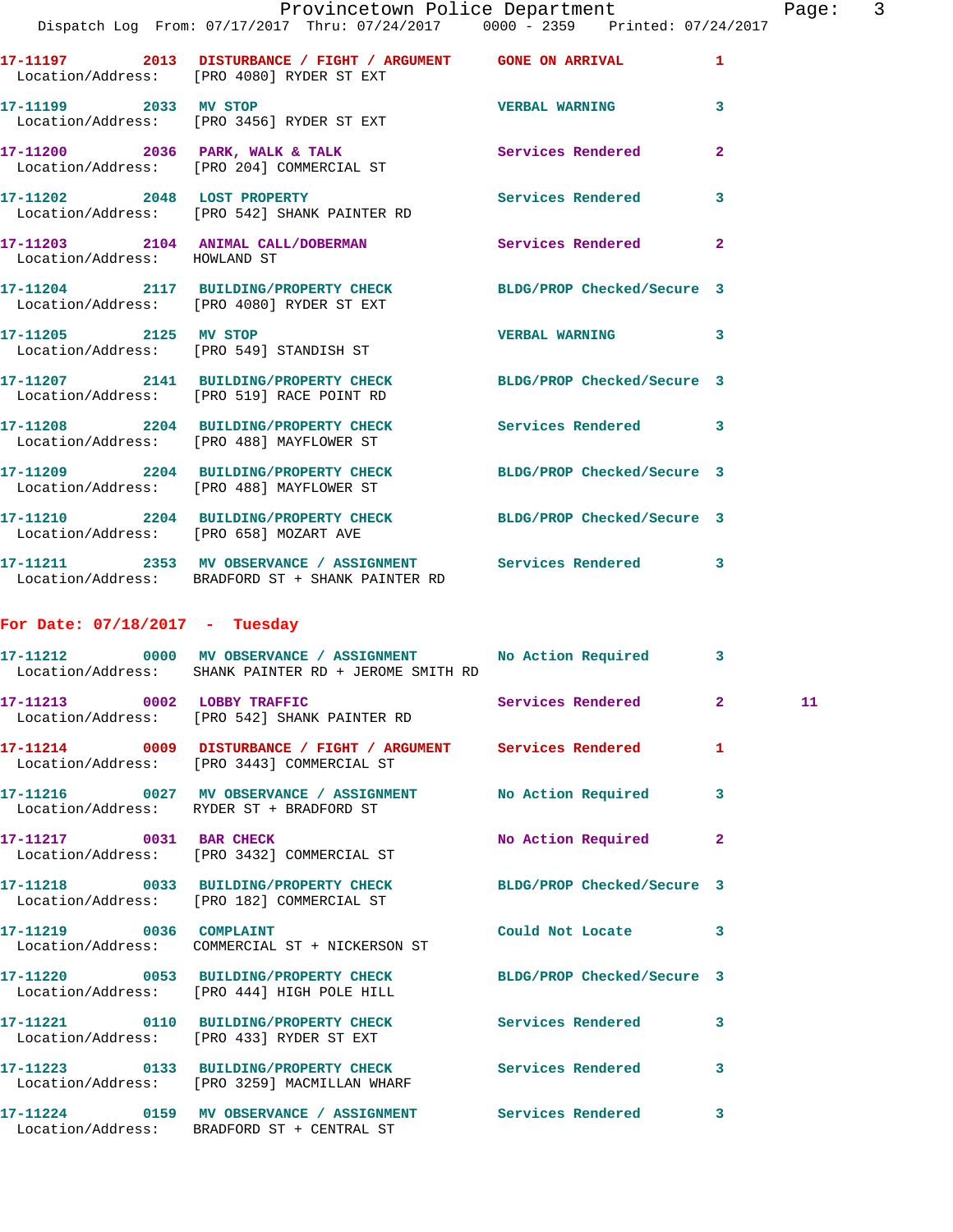|                            | 17-11225 0221 BUILDING/PROPERTY CHECK Services Rendered<br>Location/Address: [PRO 1646] WINSLOW ST                  |                            | 3              |   |
|----------------------------|---------------------------------------------------------------------------------------------------------------------|----------------------------|----------------|---|
|                            | 17-11226 0259 ASSIST CITIZEN<br>Location/Address: [PRO 542] SHANK PAINTER RD                                        | <b>Services Rendered</b>   | 3              |   |
|                            | 17-11227 0451 BUILDING/PROPERTY CHECK BLDG/PROP Checked/Secure 3<br>Location/Address: [PRO 525] COMMERCIAL ST       |                            |                |   |
|                            | 17-11228 0510 MV OBSERVANCE / ASSIGNMENT Services Rendered<br>Location/Address: [PRO 3430] COMMERCIAL ST            |                            | 3              |   |
|                            | 17-11231 0606 MV OBSERVANCE / ASSIGNMENT No Action Required<br>Location/Address: SHANK PAINTER RD + JEROME SMITH RD |                            | 3              |   |
|                            | 17-11232 0623 BUILDING/PROPERTY CHECK BLDG/PROP Checked/Secure 3<br>Location/Address: [PRO 58] BRADFORD ST          |                            |                |   |
|                            | 17-11234 0846 DISORDERLY<br>Location/Address: [PRO 2539] RYDER ST EXT                                               | Services Rendered          | $\mathbf{2}$   |   |
|                            | 17-11235 0921 BIKE ACCIDENT/TRANSPORT<br>Location/Address: [PRO 3430] COMMERCIAL ST                                 | Transported to Hospital    | $\mathbf{2}$   |   |
|                            | 17-11236 1000 MV OBSERVANCE / ASSIGNMENT Services Rendered<br>Location/Address: SHANK PAINTER RD + BRADFORD ST      |                            | 3              |   |
|                            | 17-11237 1001 FOUND BREATHING APPARATUS Services Rendered<br>Location/Address: [PRO 1550] COMMERCIAL ST             |                            | 3              |   |
|                            | 17-11238 1010 BURGLAR ALARM<br>Location/Address: [PRO 2326] TELEGRAPH HILL RD                                       | False Alarm                | 1              |   |
|                            | 17-11240 1026 LEG INJURY/TRANSPORT<br>Location/Address: [PRO 106] COMMERCIAL ST                                     | Transported to Hospital    | 1              |   |
|                            | 17-11241 1035 LOST VISA DEBIT CARD<br>Location/Address: [PRO 542] SHANK PAINTER RD                                  | Services Rendered          | 3              |   |
| 17-11242 1044 FRAUD        | Location/Address: [PRO 542] SHANK PAINTER RD                                                                        | Services Rendered          | $\mathbf{2}$   |   |
|                            | 17-11244 1049 DOG ON DECK<br>Location/Address: [PRO 2273] WINTHROP ST                                               | Unfounded                  | $\mathbf{2}$   | 1 |
|                            | 17-11243 1050 LOST BRACELET<br>Location/Address: [PRO 542] SHANK PAINTER RD                                         | Services Rendered          | 3              |   |
|                            | 17-11245 1101 BUILDING/PROPERTY CHECK<br>Location/Address: [PRO 3259] MACMILLAN WHARF                               | BLDG/PROP Checked/Secure 3 |                |   |
|                            | 17-11246 1107 TRUCK DELIVERY COMPLAINT<br>Location/Address: [PRO 165] COMMERCIAL ST                                 | Services Rendered          | $\overline{a}$ |   |
|                            | 17-11247 1126 DISABLED TRUCK<br>Location/Address: [PRO 2539] RYDER ST EXT                                           | Services Rendered          | $\mathbf{2}$   |   |
| 17-11248 1211 BIKES TAGGED | Location/Address: [PRO 105] COMMERCIAL ST                                                                           | Services Rendered          | $\overline{a}$ |   |
|                            | Location/Address: [PRO 146] COMMERCIAL ST                                                                           | <b>Services Rendered</b>   | 1              |   |
|                            | 17-11250 1229 BIKE ACCIDENT/TRANSPORT<br>Location/Address: [PRO 444] HIGH POLE HILL                                 | Transported to Hospital    | $\mathbf{2}$   |   |
|                            | 17-11251 1247 VERBAL STOP SIGN/NO LICENSE VERBAL WARNING<br>Location/Address: [PRO 413] CONWELL ST                  |                            | 3              |   |
|                            | 17-11252 1257 TRUCK OPERATIONS COMPLAINT Could Not Locate                                                           |                            | $\mathbf{2}$   |   |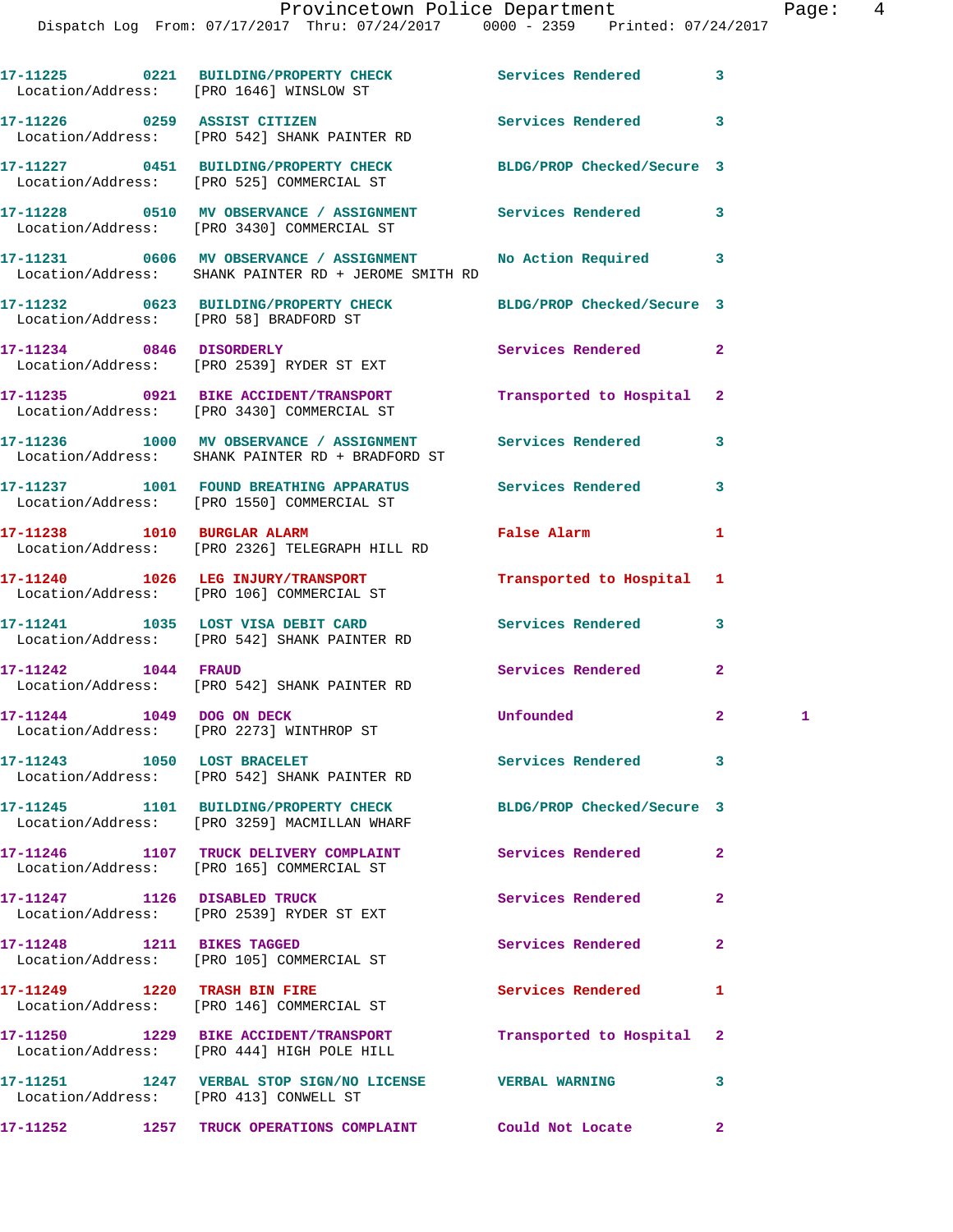|                                                           | Provincetown Police Department<br>Dispatch Log From: 07/17/2017 Thru: 07/24/2017 0000 - 2359 Printed: 07/24/2017  |                            |                |
|-----------------------------------------------------------|-------------------------------------------------------------------------------------------------------------------|----------------------------|----------------|
| Location/Address: CONWELL ST                              |                                                                                                                   |                            |                |
|                                                           | 17-11253 1303 MV OBSERVANCE / ASSIGNMENT Services Rendered<br>Location/Address: [PRO 518] RACE POINT RD           |                            | 3              |
| 17-11254 1303 LOST KEYS                                   | Location/Address: [PRO 542] SHANK PAINTER RD                                                                      | <b>Services Rendered</b>   | 3              |
| 17-11255 1311 VERBAL SPEED                                | Location/Address: STABLE PATH + RACE POINT RD                                                                     | <b>VERBAL WARNING</b>      | 3              |
|                                                           | 17-11256 1314 MV OBSERVANCE / ASSIGNMENT Services Rendered<br>Location/Address: PROVINCE RD + SHANK PAINTER RD    |                            | 3              |
| 17-11257 1316 VERBAL SPEED                                | Location/Address: [PRO 3296] SHANK PAINTER RD                                                                     | <b>VERBAL WARNING</b>      | 3              |
|                                                           | 17-11259 1329 SERVICE CALL / POLICE<br>Location/Address: [PRO 542] SHANK PAINTER RD                               | <b>Services Rendered</b>   | 3              |
| 17-11260 1344 MV HIT & RUN<br>Refer To Accident: 17-50-AC | Location/Address: [PRO 341] COMMERCIAL ST                                                                         | Services Rendered          | 2              |
| 17-11261 1404 MV VANDALISM                                | Location/Address: [PRO 3628] COMMERCIAL ST                                                                        | Services Rendered          | $\overline{a}$ |
|                                                           | 17-11263 1524 MV OBSERVANCE / ASSIGNMENT Services Rendered<br>Location/Address: SHANK PAINTER RD + BRADFORD ST    |                            | 3              |
|                                                           | 17-11264 1537 BUILDING/PROPERTY CHECK BLDG/PROP Checked/Secure 3<br>Location/Address: [PRO 3259] MACMILLAN WHARF  |                            |                |
|                                                           | 17-11265 1551 LARCENY / FORGERY / FRAUD SPOKEN TO<br>Location/Address: [PRO 248] COMMERCIAL ST                    |                            | $\mathbf{2}$   |
| 17-11266 1607 MV STOP                                     | Location/Address: [PRO 2026] BRADFORD ST                                                                          | <b>VERBAL WARNING</b>      | 3              |
|                                                           | 17-11267 1622 MEDICAL EMERGENCY/ABDOMINAL Transported to Hospital 1<br>Location/Address: [PRO 440] HARRY KEMP WAY |                            |                |
| 17-11268 1632 PARK, WALK & TALK                           | Location/Address: [PRO 105] COMMERCIAL ST                                                                         | <b>Services Rendered</b>   |                |
| Location/Address: [PRO 2521] ROUTE 6                      | 17-11269 1652 MV OBSERVANCE / ASSIGNMENT Services Rendered                                                        |                            | 3              |
|                                                           | 17-11270 1701 LOST/STOLEN WALLET<br>Location/Address: [PRO 146] COMMERCIAL ST                                     | SPOKEN TO                  | 3              |
|                                                           | 17-11272 1758 MEDICAL EMERGENCY/EVAL<br>Location/Address: [PRO 1115] STANDISH ST                                  | <b>PATIENT REFUSAL</b>     | 1              |
| 17-11274 1834 ANIMAL CALL                                 | Location/Address: [PRO 542] SHANK PAINTER RD                                                                      | Services Rendered          | $\overline{a}$ |
| 17-11275 1851 SHOPLIFTING                                 | Location/Address: [PRO 230] COMMERCIAL ST                                                                         | No Action Required         | 3              |
|                                                           | 17-11278 1919 LOST SHOPPING BAG/DRESS<br>Location/Address: [PRO 204] COMMERCIAL ST                                | Services Rendered          | 3              |
|                                                           | 17-11279 2001 BUILDING/PROPERTY CHECK<br>Location/Address: [PRO 2500] COMMERCIAL ST                               | BLDG/PROP Checked/Secure 3 |                |
| 17-11291 2010 COMPLAINT                                   | Location/Address: [PRO 208] COMMERCIAL ST                                                                         | Investigated               | 3              |
| 17-11280 2017 ESCORT REQ                                  |                                                                                                                   | Services Rendered          | 3              |

Location/Address: [PRO 57] BRADFORD ST

Page: 5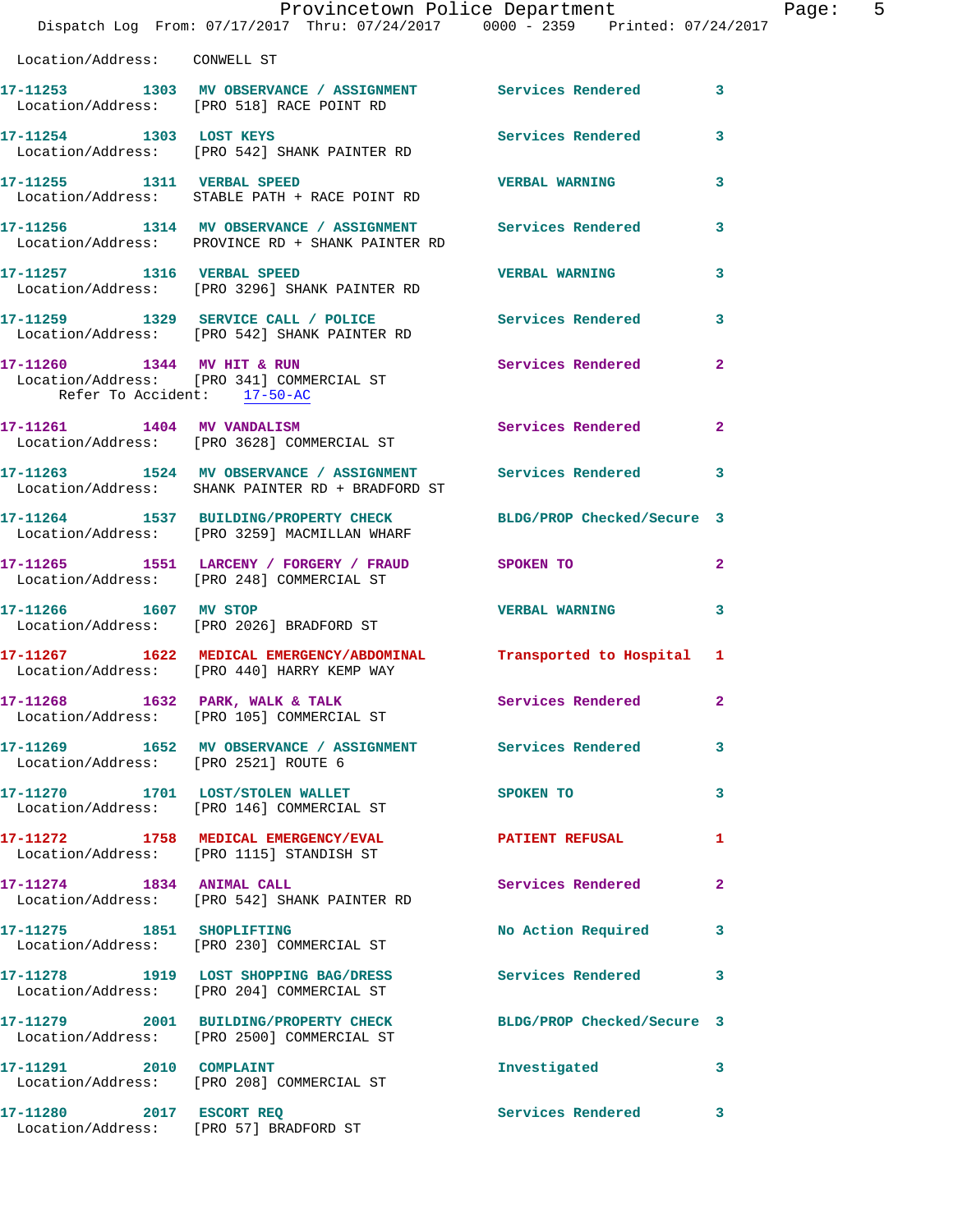Dispatch Log From: 07/17/2017 Thru: 07/24/2017 0000 - 2359 Printed: 07/24/2017

**17-11281 2018 BUILDING/PROPERTY CHECK BLDG/PROP Checked/Secure 3**  Location/Address: [PRO 3259] MACMILLAN WHARF

**17-11282 2025 BUILDING/PROPERTY CHECK BLDG/PROP Checked/Secure 3**  Location/Address: [PRO 526] RYDER ST EXT

**17-11284 2031 BUILDING/PROPERTY CHECK BLDG/PROP Checked/Secure 3** 

Location/Address: [PRO 4080] RYDER ST EXT

Location/Address: [PRO 182] COMMERCIAL ST

**17-11299 2330 BY-LAW VIOLATION SPOKEN TO 2** 

**For Date: 07/19/2017 - Wednesday**

**17-11301 0000 LOBBY TRAFFIC Services Rendered 2 26**  Location/Address: [PRO 542] SHANK PAINTER RD **17-11304 0020 MV OBSERVANCE / ASSIGNMENT No Action Required 3**  Location/Address: [PRO 2577] BRADFORD ST **17-11305 0032 BAR CHECK Services Rendered 2**  Location/Address: [PRO 272] COMMERCIAL ST **17-11306 0038 ASSIST AGENCY / MUTUAL AID SPOKEN TO 3**  Location/Address: [PRO 2543] MACMILLAN WHARF **17-11308 0125 COMPLAINT SPOKEN TO 3** 

**17-11283 2028 BUILDING/PROPERTY CHECK BLDG/PROP Checked/Secure 3**  Location: FREEMAN ST LANDING

Location/Address: [PRO 3033] COMMERCIAL ST

**17-11285 2033 BUILDING/PROPERTY CHECK BLDG/PROP Checked/Secure 3**  Location/Address: [PRO 1952] COMMERCIAL ST

**17-11286 2049 BUILDING/PROPERTY CHECK BLDG/PROP Checked/Secure 3** 

Location/Address: [PRO 4081] COURT ST

Location/Address: [PRO 4080] RYDER ST EXT

Location/Address: [PRO 2577] BRADFORD ST

**17-11290 2117 PARKING COMPLAINT / GENERAL Unfounded 3**  Location/Address: [PRO 3218] COMMERCIAL ST

Location/Address: [PRO 2003] FREEMAN ST

**17-11293 2140 BUILDING/PROPERTY CHECK BLDG/PROP Checked/Secure 3**  Location/Address: [PRO 4082] GOSNOLD ST

**17-11294 2150 BUILDING/PROPERTY CHECK BLDG/PROP Checked/Secure 3** 

**17-11296 2249 MARINE CALL/TRANSPORT Transported to Hospital 2**  Location/Address: [PRO 2543] MACMILLAN WHARF

Location/Address: [PRO 658] MOZART AVE

Location/Address: [PRO 526] RYDER ST EXT

**17-11302 2354 PARK, WALK & TALK Services Rendered 2**  Location/Address: [PRO 539] SHANK PAINTER RD

**17-11300 2357 BUILDING/PROPERTY CHECK BLDG/PROP Checked/Secure 3**  Location/Address: [PRO 2898] JEROME SMITH RD

**17-11287 2055 BUILDING/PROPERTY CHECK BLDG/PROP Checked/Secure 3** 

**17-11288 2106 BUILDING/PROPERTY CHECK BLDG/PROP Checked/Secure 3** 

**17-11289 2111 BUILDING/PROPERTY CHECK BLDG/PROP Checked/Secure 3** 

**17-11292 2131 MEDICAL EMERGENCY/ALLERGIC Transported to Hospital 1** 

17-11297 2301 LIFT ASSIST Services Rendered 1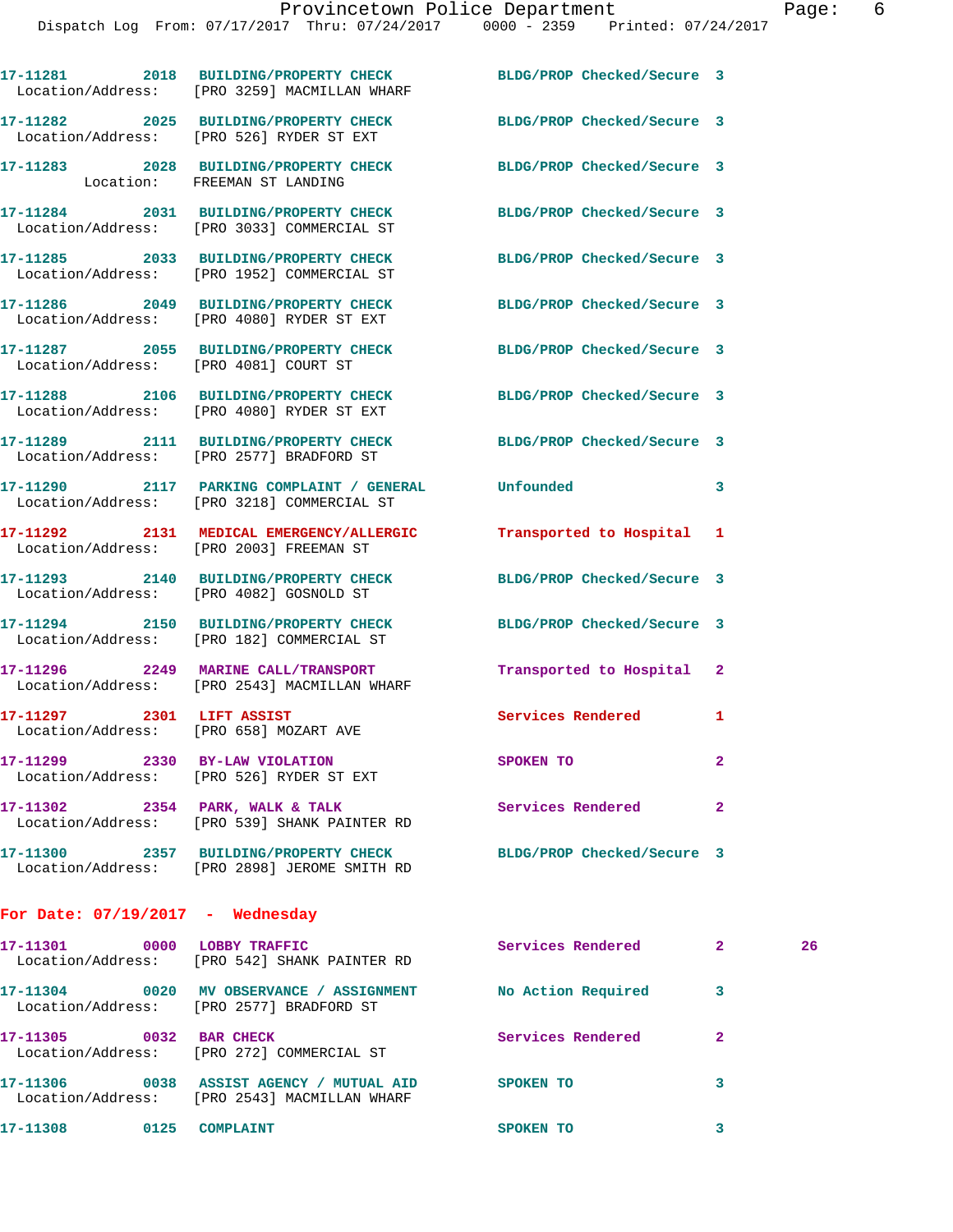|                                                                  | Provincetown Police Department<br>Dispatch Log From: 07/17/2017 Thru: 07/24/2017 0000 - 2359 Printed: 07/24/2017 |                                                                                                                |                         | Page: | 7 |
|------------------------------------------------------------------|------------------------------------------------------------------------------------------------------------------|----------------------------------------------------------------------------------------------------------------|-------------------------|-------|---|
|                                                                  | Location/Address: [PRO 182] COMMERCIAL ST                                                                        |                                                                                                                |                         |       |   |
|                                                                  | 17-11309 0152 MV OBSERVANCE / ASSIGNMENT Services Rendered 3<br>Location/Address: [PRO 94] BRADFORD ST           |                                                                                                                |                         |       |   |
| Location/Address: ROUTE 6 + SNAIL RD                             | 17-11311 0507 MV OBSERVANCE / ASSIGNMENT SPOKEN TO 3                                                             |                                                                                                                |                         |       |   |
|                                                                  | 17-11312 0603 BUILDING/PROPERTY CHECK BLDG/PROP Checked/Secure 3<br>Location/Address: [PRO 447] JEROME SMITH RD  |                                                                                                                |                         |       |   |
|                                                                  | 17-11313 0623 MEDICAL EMERGENCY Transported to Hospital 1<br>Location/Address: [PRO 175] COMMERCIAL ST           |                                                                                                                |                         |       |   |
|                                                                  | 17-11314 0624 ALARM - FIRE<br>Location/Address: [PRO 440] HARRY KEMP WAY                                         | False Alarm and the state of the state of the state of the state of the state of the state of the state of the | $\mathbf{1}$            |       |   |
|                                                                  | 17-11315 0758 PET PANTRY<br>Location/Address: [PRO 3296] SHANK PAINTER RD                                        | Services Rendered 3                                                                                            |                         |       |   |
|                                                                  | 17-11316 0815 FOUND BLACK CELLPHONE Services Rendered<br>Location/Address: [PRO 338] SHANK PAINTER RD            |                                                                                                                | $\overline{\mathbf{3}}$ |       |   |
|                                                                  | 17-11317 0834 LOOSE DOG<br>Location/Address: HOWLAND ST + WILLOW DR                                              | Could Not Locate                                                                                               | $\overline{a}$          |       |   |
|                                                                  | 17-11318 0903 LOST BROWN WALLET<br>Location/Address: [PRO 1652] SOMERSET RD                                      | Services Rendered 3                                                                                            |                         |       |   |
| Refer To Arrest: 17-164-AR                                       | 17-11319 0914 PRISONER ESCORT<br>Location/Address: [PRO 542] SHANK PAINTER RD                                    | Transferred Custody 3                                                                                          |                         |       |   |
| 17-11320 1128 LOST ID                                            | Location/Address: [PRO 542] SHANK PAINTER RD                                                                     | Services Rendered 3                                                                                            |                         |       |   |
|                                                                  | 17-11321 1143 BUILDING/PROPERTY CHECK BLDG/PROP Checked/Secure 3<br>Location/Address: [PRO 3033] COMMERCIAL ST   |                                                                                                                |                         |       |   |
| 17-11322 1147 BURGLAR ALARM                                      | Location/Address: [PRO 909] CREEK HILL RD                                                                        | False Alarm                                                                                                    | $\mathbf{1}$            |       |   |
| 17-11323 1227 WIRES DOWN                                         | Location/Address: [PRO 259] COMMERCIAL ST                                                                        | Referred to Other Agency 2                                                                                     |                         | 1     |   |
|                                                                  | 17-11324 1254 MV OBSERVANCE / ASSIGNMENT Services Rendered<br>Location/Address: SHANK PAINTER RD + BRADFORD ST   |                                                                                                                | 3                       |       |   |
|                                                                  | 17-11325 1304 MV VS HYDRANT<br>Location/Address: CARVER ST + BRADFORD ST<br>Refer To Accident: 17-53-AC          | <b>Services Rendered</b>                                                                                       | 1                       |       |   |
| 17-11328 1333 TRAFFIC CONTROL<br>Location/Address: RACE POINT RD |                                                                                                                  | Services Rendered                                                                                              | 3                       |       |   |
|                                                                  | 17-11329 1403 DOCTOR-ORDERED TRANSPORT<br>Location/Address: [PRO 440] HARRY KEMP WAY                             | Transported to Hospital 1                                                                                      |                         |       |   |
| 17-11331 1411 SHOPLIFTING                                        | Location/Address: [PRO 3314] COMMERCIAL ST<br>Refer To Summons: 17-166-AR                                        | Services Rendered 3                                                                                            |                         |       |   |
| Location/Address: [PRO 701] BAKER AVE                            | 17-11332 1516 EVAL/LETHARGIC                                                                                     | Transported to Hospital 1                                                                                      |                         |       |   |
|                                                                  | 17-11333 1522 MV OBSERVANCE / ASSIGNMENT<br>Location/Address: BRADFORD ST + SHANK PAINTER RD                     | Services Rendered                                                                                              | 3                       |       |   |
|                                                                  | 17-11334 1534 BUILDING/PROPERTY CHECK<br>Location/Address: [PRO 3259] MACMILLAN WHARF                            | Services Rendered 3                                                                                            |                         |       |   |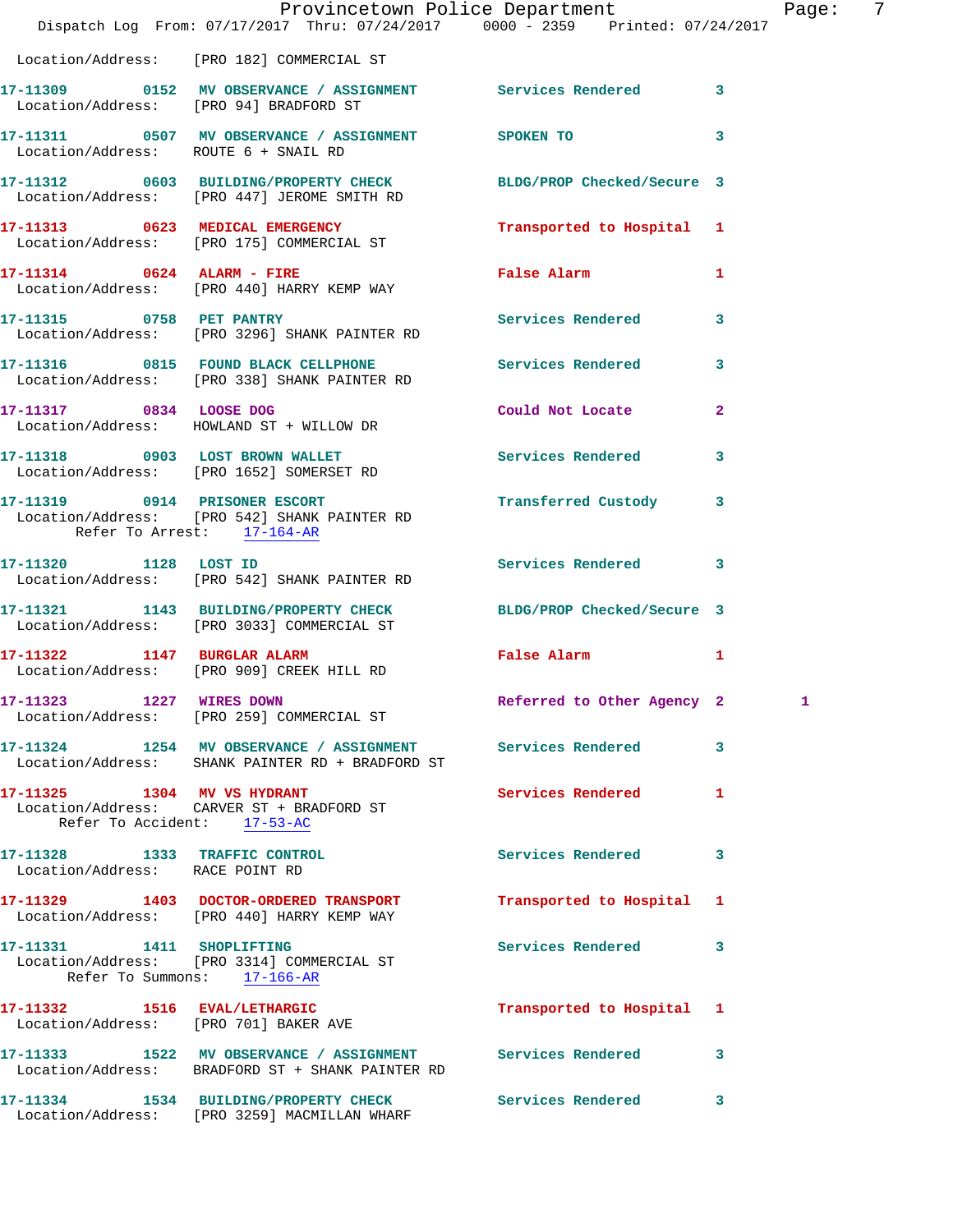|                                                                     | Dispatch Log From: 07/17/2017 Thru: 07/24/2017 0000 - 2359 Printed: 07/24/2017                                    | Provincetown Police Department                                                                                                                                                                                                 |              | Page: 8        |  |
|---------------------------------------------------------------------|-------------------------------------------------------------------------------------------------------------------|--------------------------------------------------------------------------------------------------------------------------------------------------------------------------------------------------------------------------------|--------------|----------------|--|
| Location/Address: [PRO 2521] ROUTE 6                                | 17-11335 1541 MV OBSERVANCE / ASSIGNMENT Services Rendered 3                                                      |                                                                                                                                                                                                                                |              |                |  |
|                                                                     | 17-11336 1605 GENERAL INFO                                                                                        | Services Rendered 3                                                                                                                                                                                                            |              |                |  |
|                                                                     | 17-11337 1615 ABANDONED 9-1-1<br>Location/Address: [PRO 63] BRADFORD ST EXT                                       | <b>Services Rendered</b>                                                                                                                                                                                                       | 1            |                |  |
|                                                                     | 17-11338 1631 2ND ABANDONED 9-1-1<br>Location/Address: [PRO 63] BRADFORD ST EXT                                   | No Action Required 1                                                                                                                                                                                                           |              |                |  |
|                                                                     | 17-11339 1645 COMPLAINT<br>Location/Address: [PRO 3609] COMMERCIAL ST                                             | Services Rendered 3                                                                                                                                                                                                            |              |                |  |
|                                                                     | 17-11340 1701 BUILDING/PROPERTY CHECK BLDG/PROP Checked/Secure 3<br>Location/Address: [PRO 1778] SHANK PAINTER RD |                                                                                                                                                                                                                                |              |                |  |
|                                                                     | 17-11341 1702 COMPLAINT<br>Location/Address: [PRO 542] SHANK PAINTER RD                                           | FOLLOW UP THE TRANSPORTED TO A THE TRANSPORTED TO A THE TRANSPORTED TO A THE TRANSPORTED TO A THE TRANSPORTED THAT A THE TRANSPORTED THAT A THE TRANSPORTED THAT A THE TRANSPORTED THAT A THE TRANSPORTED THAT A THE TRANSPORT | 3            |                |  |
| 17-11343 1721 DRONE                                                 | Location/Address: [PRO 3259] MACMILLAN WHARF                                                                      | Services Rendered 3                                                                                                                                                                                                            |              |                |  |
| 17-11344 1725 MV HIT & RUN<br>Location/Address: [PRO 1110] SOPER ST |                                                                                                                   | Services Rendered                                                                                                                                                                                                              | $\mathbf{2}$ |                |  |
|                                                                     | 17-11345 1742 FOLLOW UP<br>Location/Address: [PRO 3296] SHANK PAINTER RD                                          | Services Rendered                                                                                                                                                                                                              | $\mathbf{2}$ |                |  |
| Refer To Arrest: 17-164-AR                                          | 17-11346 1830 SERVICE CALL / POLICE<br>Location/Address: [PRO 542] SHANK PAINTER RD                               | Services Rendered                                                                                                                                                                                                              | $\mathbf{3}$ |                |  |
|                                                                     | 17-11347 1913 PARKING COMPLAINT / GENERAL Services Rendered 3<br>Location/Address: [PRO 2266] COMMERCIAL ST       |                                                                                                                                                                                                                                |              | $\overline{a}$ |  |
| 17-11348 1921 SERVE SUMMONS                                         | Location/Address: [PRO 105] COMMERCIAL ST                                                                         | Services Rendered 3                                                                                                                                                                                                            |              |                |  |
|                                                                     | 17-11349 1927 BUILDING/PROPERTY CHECK Services Rendered<br>Location/Address: [PRO 2483] COMMERCIAL ST             |                                                                                                                                                                                                                                | 3            |                |  |
|                                                                     | $17-11350$ 1931 PARK, WALK & TALK<br>Location/Address: [PRO 105] COMMERCIAL ST                                    | Services Rendered 2                                                                                                                                                                                                            |              |                |  |
|                                                                     | 17-11351 1934 BUILDING/PROPERTY CHECK Services Rendered 3<br>Location/Address: [PRO 564] BAYBERRY AVE             |                                                                                                                                                                                                                                |              |                |  |
|                                                                     | 17-11352 2006 BUILDING/PROPERTY CHECK<br>Location/Address: [PRO 4084] COMMERCIAL ST                               | BLDG/PROP Checked/Secure 3                                                                                                                                                                                                     |              |                |  |
| Location/Address: [PRO 4081] COURT ST                               | 17-11353 2023 BUILDING/PROPERTY CHECK BLDG/PROP Checked/Secure 3                                                  |                                                                                                                                                                                                                                |              |                |  |
| 17-11354 2045 MV STOP                                               | Location/Address: BRADFORD ST + ALDEN ST                                                                          | <b>VERBAL WARNING</b>                                                                                                                                                                                                          | 3            |                |  |
|                                                                     | 17-11355 2100 MV OBSERVANCE / ASSIGNMENT<br>Location/Address: [PRO 1882] SHANK PAINTER RD                         | No Action Required                                                                                                                                                                                                             | 3            |                |  |
|                                                                     | 17-11356 2118 ALARM - FIRE<br>Location/Address: [PRO 608] COMMERCIAL ST                                           | Services Rendered 1                                                                                                                                                                                                            |              |                |  |
|                                                                     | 17-11358 2138 BIKE ACCIDENT<br>Location/Address: COMMERCIAL ST + WHORFS CT                                        | Transported to Hospital 2                                                                                                                                                                                                      |              |                |  |
|                                                                     | 17-11359 2151 BUILDING/PROPERTY CHECK BLDG/PROP Checked/Secure 3<br>Location/Address: [PRO 4080] RYDER ST EXT     |                                                                                                                                                                                                                                |              |                |  |
|                                                                     | 17-11360 2226 BUILDING/PROPERTY CHECK BLDG/PROP Checked/Secure 3<br>Location/Address: [PRO 175] COMMERCIAL ST     |                                                                                                                                                                                                                                |              |                |  |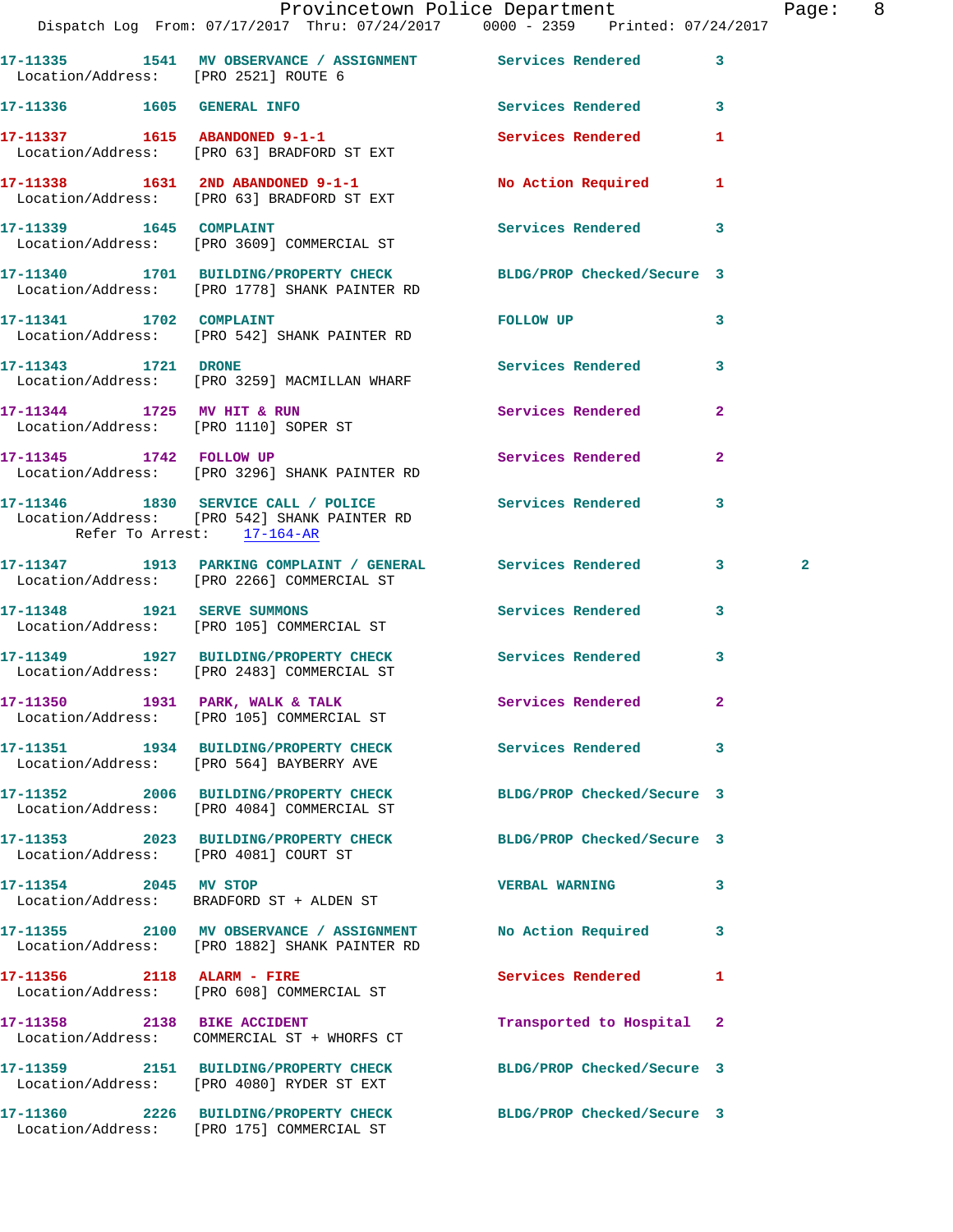| 17-11361 2234 NOISE COMPLAINT<br>Location/Address: [PRO 31] BRADFORD ST |                                                                                                                | Services Rendered     | $\mathbf{3}$   |    |
|-------------------------------------------------------------------------|----------------------------------------------------------------------------------------------------------------|-----------------------|----------------|----|
| 17-11362 2257 BY-LAW VIOLATION                                          | Location/Address: [PRO 4080] RYDER ST EXT                                                                      | <b>VERBAL WARNING</b> | $\overline{2}$ |    |
| Location/Address: [PRO 4082] GOSNOLD ST                                 | 17-11363 2333 BUILDING/PROPERTY CHECK BLDG/PROP Checked/Secure 3                                               |                       |                |    |
|                                                                         | 17-11364 2355 BUILDING/PROPERTY CHECK BLDG/PROP Checked/Secure 3<br>Location/Address: [PRO 2483] COMMERCIAL ST |                       |                |    |
|                                                                         | Location/Address: [PRO 2206] COMMERCIAL ST                                                                     |                       | 3              |    |
| For Date: $07/20/2017$ - Thursday                                       |                                                                                                                |                       |                |    |
| 17-11367 0000 LOBBY TRAFFIC                                             | Location/Address: [PRO 542] SHANK PAINTER RD                                                                   | Services Rendered 2   |                | 17 |
| 17-11368 0005 BY-LAW VIOLATION<br>Location/Address: [PRO 4081] COURT ST |                                                                                                                | <b>VERBAL WARNING</b> | $\overline{2}$ |    |
|                                                                         | 17-11369 0014 MV OBSERVANCE / ASSIGNMENT Services Rendered                                                     |                       | 3              |    |

- **17-11370 0020 MV OBSERVANCE / ASSIGNMENT No Action Required 3**  Location/Address: ALDEN ST + BRADFORD ST **17-11371 0027 MV COLLISION Vehicle Towed 1**  Location/Address: ROUTE 6 Refer To Accident: 17-51-AC
- **17-11372 0040 MV STOP VERBAL WARNING 3**  Location/Address: RYDER ST + COMMERCIAL ST **17-11373 0057 MV STOP VERBAL WARNING 3**  Location/Address: [PRO 221] COMMERCIAL ST
- **17-11375 0119 BUILDING/PROPERTY CHECK BLDG/PROP Checked/Secure 3**  Location/Address: [PRO 2539] RYDER ST EXT
- **17-11376 0132 DISTURBANCE / FIGHT / ARGUMENT Services Rendered 1**  Location/Address: ROUTE 6 + SHANK PAINTER RD
- **17-11377 0407 BUILDING/PROPERTY CHECK BLDG/PROP Checked/Secure 3**  Location/Address: [PRO 3921] ROUTE 6 **17-11378 0457 BUILDING/PROPERTY CHECK Services Rendered 3**  Location/Address: [PRO 3430] COMMERCIAL ST **17-11379 0519 BUILDING/PROPERTY CHECK BLDG/PROP Checked/Secure 3**  Location/Address: [PRO 379] COMMERCIAL ST **17-11380 0535 MV OBSERVANCE / ASSIGNMENT Services Rendered 3**  Location/Address: RACE POINT RD + SEASHORE PARK DR **17-11381 0607 BUILDING/PROPERTY CHECK BLDG/PROP Checked/Secure 3**  Location/Address: [PRO 2898] JEROME SMITH RD **17-11382 0612 BUILDING/PROPERTY CHECK BLDG/PROP Checked/Secure 3**  Location/Address: [PRO 444] HIGH POLE HILL
- **17-11383 0617 MV OBSERVANCE / ASSIGNMENT No Action Required 3**  Location/Address: JEROME SMITH RD + SHANK PAINTER RD

**17-11384 0800 BUILDING/PROPERTY CHECK BLDG/PROP Checked/Secure 3 1**  Location/Address: [PRO 3317] CEMETERY RD

Location/Address: [PRO 3912] SHANK PAINTER RD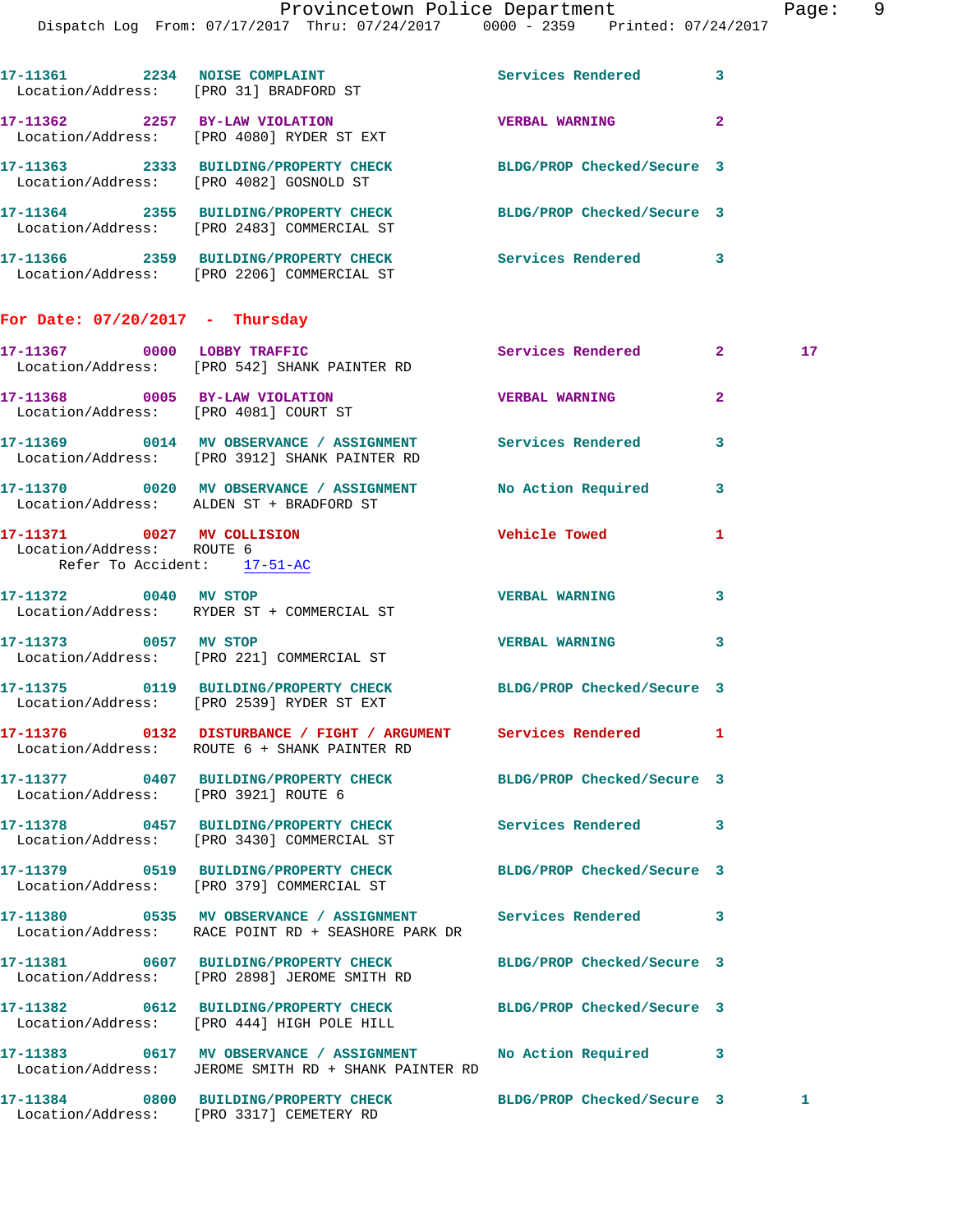|                                                                   | Provincetown Police Department<br>Dispatch Log From: 07/17/2017 Thru: 07/24/2017 0000 - 2359 Printed: 07/24/2017                 |                           |              | Page: 10 |  |
|-------------------------------------------------------------------|----------------------------------------------------------------------------------------------------------------------------------|---------------------------|--------------|----------|--|
|                                                                   | 17-11385 0802 BUILDING/PROPERTY CHECK Services Rendered 3<br>Location/Address: [PRO 2206] COMMERCIAL ST                          |                           |              |          |  |
|                                                                   | 17-11386 0814 VERBAL MARKED LANES VERBAL WARNING 3<br>Location/Address: CONWELL ST + HARRY KEMP WAY                              |                           |              |          |  |
|                                                                   |                                                                                                                                  | <b>VERBAL WARNING</b>     | 3            |          |  |
|                                                                   | 17-11390     0911 MV OBSERVANCE / ASSIGNMENT      Services Rendered      3<br>Location/Address:   SHANK PAINTER RD + BRADFORD ST |                           |              |          |  |
|                                                                   | 17-11391 0928 WRITTEN INSPECTION/LICENSE Citation / Warning Issue 3<br>Location/Address: PLEASANT ST + BRADFORD ST               |                           |              |          |  |
|                                                                   | 17-11392 0935 BUILDING/PROPERTY CHECK BLDG/PROP Checked/Secure 3<br>Location/Address: [PRO 3287] ROUTE 6                         |                           |              |          |  |
|                                                                   | 17-11393 0952 TRAFFIC CONTROL ISSUE 5 Services Rendered 3<br>Location/Address: FREEMAN ST + COMMERCIAL ST                        |                           |              |          |  |
|                                                                   | 17-11395 1005 MV OBSERVANCE / ASSIGNMENT Services Rendered 3<br>Location/Address: STANDISH ST + FREEMAN ST                       |                           |              |          |  |
| 17-11396 1017 FOLLOW UP                                           | Location/Address: [PRO 749] BRADFORD ST                                                                                          | FOLLOW UP                 | $\mathbf{2}$ |          |  |
|                                                                   | 17-11397 1024 VERBAL SPEED<br>Location/Address: JEROME SMITH RD + ALDEN ST                                                       | <b>VERBAL WARNING</b>     | 3            |          |  |
|                                                                   | 17-11398 1129 BUILDING/PROPERTY CHECK BLDG/PROP Checked/Secure 3<br>Location/Address: [PRO 105] COMMERCIAL ST                    |                           |              |          |  |
|                                                                   | 17-11399 1150 LOST WALLET<br>Location/Address: [PRO 2490] PROVINCELANDS RD                                                       | Services Rendered 3       |              |          |  |
| 17-11400 1218 BABY BIRDS FOUND                                    | Location/Address: [PRO 132] COMMERCIAL ST                                                                                        | Services Rendered         | $\mathbf{2}$ |          |  |
|                                                                   | 17-11402 1248 LOST TAN WALLET<br>Location/Address: [PRO 3259] MACMILLAN WHARF                                                    | Services Rendered 3       |              |          |  |
|                                                                   | 17-11403 1250 LOST NIKON CAMERA<br>Location/Address: [PRO 542] SHANK PAINTER RD                                                  | <b>Services Rendered</b>  |              |          |  |
|                                                                   | 17-11404 1317 MV MISSING/LOCATED 5 Services Rendered 3<br>Location/Address: WINTHROP ST + BRADFORD ST                            |                           |              |          |  |
|                                                                   | 17-11405 1336 TTY TEST CALL<br>Location/Address: [PRO 542] SHANK PAINTER RD                                                      | Services Rendered 1       |              |          |  |
|                                                                   | 17-11406 1422 BUILDING/PROPERTY CHECK BLDG/PROP Checked/Secure 3<br>Location/Address: [PRO 3033] COMMERCIAL ST                   |                           |              |          |  |
|                                                                   | 17-11407 1432 DOG WELL-BEING CHECK GONE ON ARRIVAL<br>Location/Address: [PRO 1953] COMMERCIAL ST                                 |                           |              |          |  |
|                                                                   | 17-11409 1511 BY-LAW VIOLATION<br>Location/Address: [PRO 2539] RYDER ST EXT                                                      | SPOKEN TO                 | $\mathbf{2}$ |          |  |
|                                                                   | 17-11410 1524 MEDICAL EMERGENCY<br>Location/Address: [PRO 1016] NELSON AVE                                                       | Transported to Hospital 1 |              |          |  |
| Refer To Accident: 17-52-AC                                       | 17-11411 1526 MV HIT & RUN<br>Location/Address: [PRO 4041] BRADFORD ST                                                           | Services Rendered         | $\mathbf{2}$ |          |  |
| 17-11413   1604   MV STOP<br>Location/Address: [PRO 2519] ROUTE 6 |                                                                                                                                  | <b>VERBAL WARNING</b>     | 3            |          |  |
|                                                                   |                                                                                                                                  |                           |              |          |  |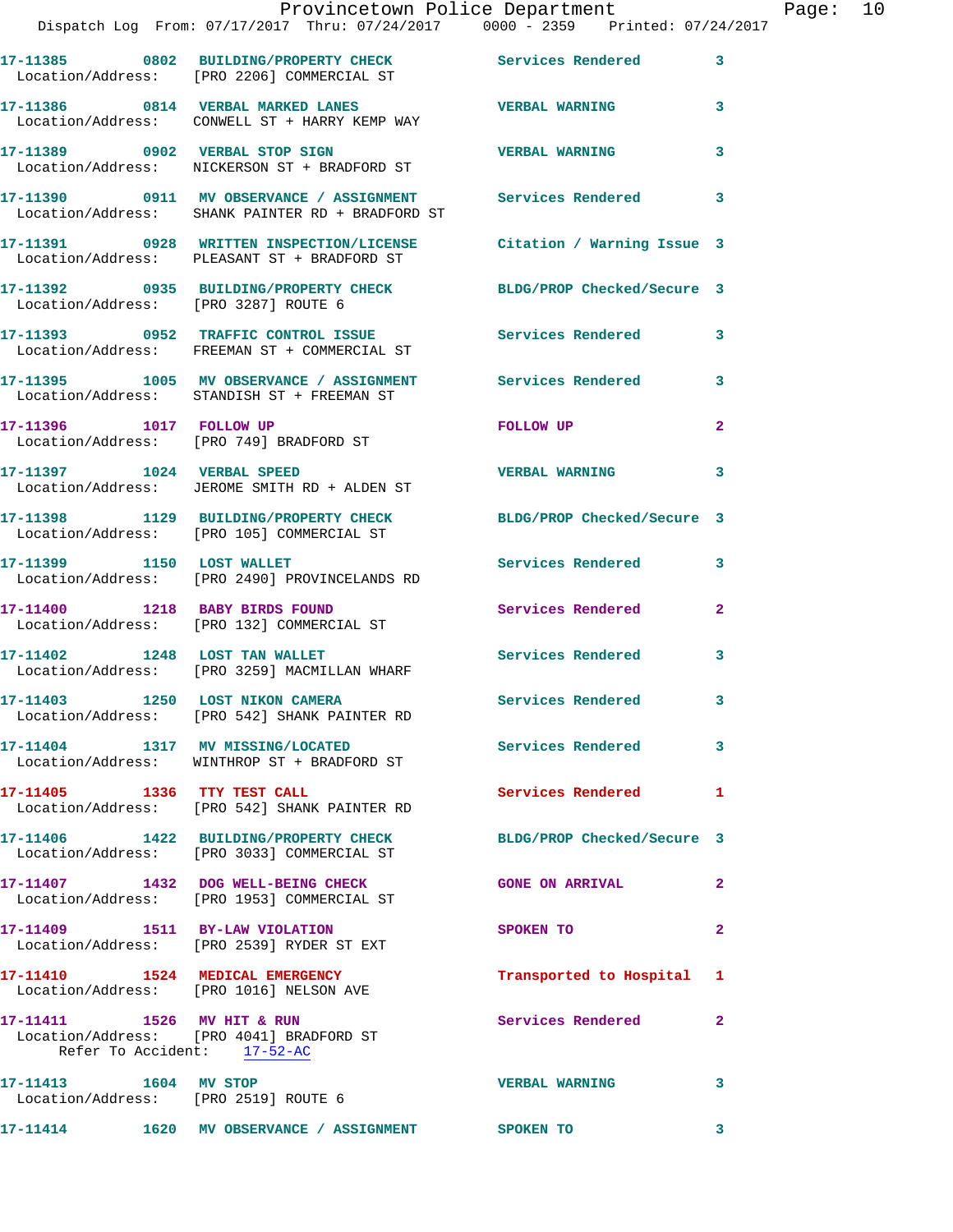|                                                            | Dispatch Log From: 07/17/2017 Thru: 07/24/2017 0000 - 2359 Printed: 07/24/2017                                 | Provincetown Police Department |              | Page: 11 |  |
|------------------------------------------------------------|----------------------------------------------------------------------------------------------------------------|--------------------------------|--------------|----------|--|
| Location/Address: SHANK PAINTER RD                         |                                                                                                                |                                |              |          |  |
|                                                            | 17-11415 1627 PARKING COMPLAINT / GENERAL No Action Required 3<br>Location/Address: [PRO 1592] PEARL ST        |                                |              |          |  |
|                                                            | 17-11416 1629 MEDICAL EMERGENCY<br>Location/Address: [PRO 440] HARRY KEMP WAY                                  | Transported to Hospital 1      |              |          |  |
| 17-11417 1636 DOG IN M/V<br>Location/Address: RYDER ST     |                                                                                                                | <b>VERBAL WARNING 2</b>        |              |          |  |
| 17-11418 1639 MV STOP                                      | Location/Address: [PRO 536] SHANK PAINTER RD                                                                   | VERBAL WARNING 3               |              |          |  |
| 17-11420 1710 MARINE CALL                                  | Location/Address: [PRO 2499] RACE POINT RD                                                                     | Referred to Other Agency 2     |              |          |  |
|                                                            | 17-11422 1749 PARK, WALK & TALK<br>Location/Address: [PRO 165] COMMERCIAL ST                                   | Services Rendered 2            |              |          |  |
|                                                            | 17-11424 1800 ASSIST CITIZEN<br>Location/Address: [PRO 2110] TREMONT ST                                        | Referred to Other Agency 3     |              |          |  |
|                                                            | 17-11425 1802 PARKING COMPLAINT / GENERAL No Action Required 3<br>Location/Address: [PRO 1354] COMMERCIAL ST   |                                |              |          |  |
|                                                            | 17-11426 1818 BIKE ACCIDENT<br>Location/Address: [PRO 2490] PROVINCELANDS RD                                   | Services Rendered 3            |              |          |  |
| Location/Address: [PRO 1592] PEARL ST                      | 17-11428 1919 PARKING COMPLAINT / GENERAL Services Rendered 3                                                  |                                |              |          |  |
|                                                            | 17-11429 2005 MV HIT & RUN/PAST OCCURRED Services Rendered<br>Location/Address: [PRO 542] SHANK PAINTER RD     |                                | $\mathbf{3}$ |          |  |
|                                                            | 17-11430 2009 MEDICAL EMERGENCY Services Rendered 1<br>Location/Address: [PRO 1892] SHANK PAINTER RD           |                                |              |          |  |
| Location/Address: [PRO 2513] ROUTE 6                       | 17-11431 2042 MV STOP                                                                                          | <b>VERBAL WARNING</b>          | $\mathbf{3}$ |          |  |
|                                                            | 17-11432 2058 MV OBSERVANCE / ASSIGNMENT Services Rendered 3<br>Location/Address: [PRO 2647] SHANK PAINTER RD  |                                |              |          |  |
|                                                            | 17-11433 2059 LOST WALLET<br>Location/Address: [PRO 542] SHANK PAINTER RD                                      | <b>Services Rendered</b>       | 3            |          |  |
| 17-11434 2102 MV STOP                                      | Location/Address: [PRO 3259] MACMILLAN WHARF                                                                   | <b>VERBAL WARNING</b>          | 3            |          |  |
| 17-11435 2110 MV STOP                                      | Location/Address: [PRO 542] SHANK PAINTER RD                                                                   | <b>VERBAL WARNING</b>          | 3            |          |  |
|                                                            | 17-11436 2113 PARK, WALK & TALK<br>Location/Address: [PRO 105] COMMERCIAL ST                                   | <b>Services Rendered</b>       | $\mathbf{2}$ |          |  |
|                                                            | 17-11437 2120 BUILDING/PROPERTY CHECK BLDG/PROP Checked/Secure 3<br>Location/Address: [PRO 204] COMMERCIAL ST  |                                |              |          |  |
|                                                            | 17-11438 2131 BUILDING/PROPERTY CHECK BLDG/PROP Checked/Secure 3<br>Location/Address: [PRO 4084] COMMERCIAL ST |                                |              |          |  |
|                                                            | 17-11439 2137 BUILDING/PROPERTY CHECK<br>Location/Address: [PRO 2540] RACE POINT RD                            | BLDG/PROP Checked/Secure 3     |              |          |  |
|                                                            | 17-11440 2138 BUILDING/PROPERTY CHECK BLDG/PROP Checked/Secure 3<br>Location/Address: [PRO 1952] COMMERCIAL ST |                                |              |          |  |
| 17-11441 2142 FIREWORKS<br>Location/Address: COMMERCIAL ST |                                                                                                                | Services Rendered 2            |              |          |  |
|                                                            |                                                                                                                |                                |              |          |  |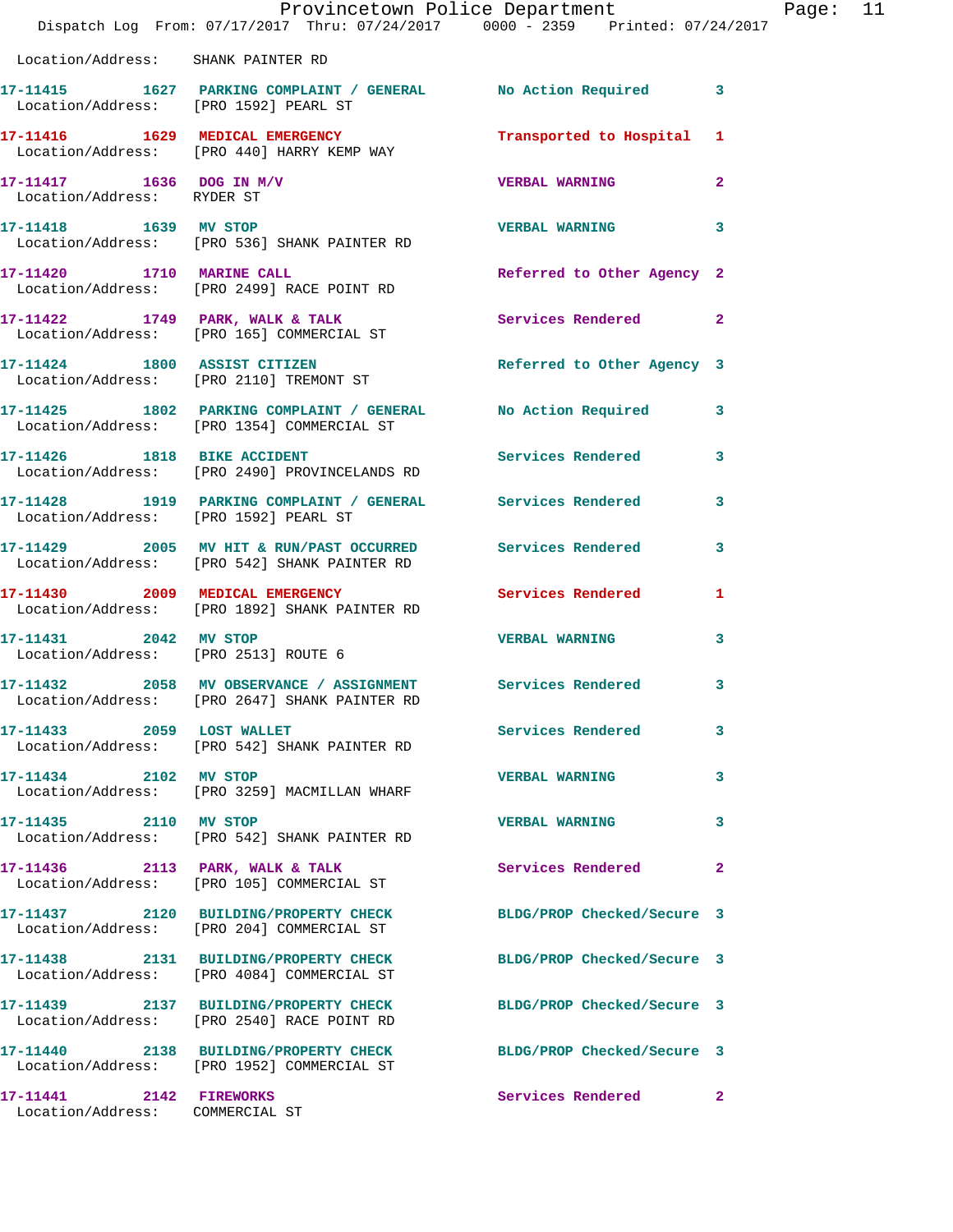| 17-11442 2149 MV STOP<br>Location/Address: COMMERCIAL ST |                                                                                          | <b>VERBAL WARNING</b>      | $\mathbf{3}$   |
|----------------------------------------------------------|------------------------------------------------------------------------------------------|----------------------------|----------------|
|                                                          | 17-11443  2154 BUILDING/PROPERTY CHECK<br>Location/Address: [PRO 75] CAPTAIN BERTIES WAY | BLDG/PROP Checked/Secure 3 |                |
|                                                          | 17-11444 2156 BUILDING/PROPERTY CHECK<br>Location/Address: [PRO 182] COMMERCIAL ST       | BLDG/PROP Checked/Secure 3 |                |
| 17-11445 2211                                            | LOOSE DOG<br>Location/Address: [PRO 908] CREEK HILL RD                                   | Could Not Locate           | $\overline{2}$ |
|                                                          | 17-11446 2249 BUILDING/PROPERTY CHECK<br>Location/Address: [PRO 4080] RYDER ST EXT       | BLDG/PROP Checked/Secure 3 |                |
|                                                          | 17-11448  2350 BUILDING/PROPERTY CHECK<br>Location/Address: [PRO 2977] COMMERCIAL ST     | Services Rendered          | 3              |
| Location/Address:                                        | 17-11449  2351 BUILDING/PROPERTY CHECK<br>[PRO 248] COMMERCIAL ST                        | BLDG/PROP Checked/Secure 3 |                |

## **For Date: 07/21/2017 - Friday**

| 17-11450 0001 MV OBSERVANCE / ASSIGNMENT Services Rendered 3<br>Location/Address: SHANK PAINTER RD + JEROME SMITH RD |                     |    |
|----------------------------------------------------------------------------------------------------------------------|---------------------|----|
| 17-11451 0002 LOBBY TRAFFIC<br>Location/Address: [PRO 542] SHANK PAINTER RD                                          | Services Rendered 2 | 22 |
| 17-11452 0003 BUILDING/PROPERTY CHECK BLDG/PROP Checked/Secure 3<br>Location/Address: [PRO 3033] COMMERCIAL ST       |                     |    |
| 17-11454 0050 MV OBSERVANCE / ASSIGNMENT No Action Required 3<br>Location/Address: BRADFORD ST + HOWLAND ST          |                     |    |
| 17-11455 0056 DISTURBANCE / FIGHT / ARGUMENT SPOKEN TO<br>Location/Address: [PRO 183] COMMERCIAL ST                  |                     | 1  |
| 17-11457 0127 MV OBSERVANCE / ASSIGNMENT No Action Required<br>Location/Address: [PRO 58] BRADFORD ST                |                     | 3  |
| 17-11459 0202 MV OBSERVANCE / ASSIGNMENT Services Rendered<br>Location/Address: SHANK PAINTER RD + BRADFORD ST       |                     | 3  |
| 17-11460 0358 ALARM - GENERAL <b>Example 2018</b> False Alarm<br>Location/Address: [PRO 1778] SHANK PAINTER RD       |                     | 1  |
| 17-11461 0413 BUILDING/PROPERTY CHECK BLDG/PROP Checked/Secure 3<br>Location/Address: [PRO 545] SHANK PAINTER RD     |                     |    |
| 17-11462 0500 BUILDING/PROPERTY CHECK Services Rendered 3<br>Location/Address: [PRO 525] COMMERCIAL ST               |                     |    |
| 17-11463 0516 BUILDING/PROPERTY CHECK BLDG/PROP Checked/Secure 3<br>Location/Address: [PRO 379] COMMERCIAL ST        |                     |    |
| 17-11465 0526 MV OBSERVANCE / ASSIGNMENT Services Rendered 3<br>Location/Address: ROUTE 6 + HOWLAND ST               |                     |    |
| 17-11464 0528 BUILDING/PROPERTY CHECK BLDG/PROP Checked/Secure 3<br>Location/Address: [PRO 99] COMMERCIAL ST         |                     |    |
| 17-11466 0537 NOISE COMPLAINT<br>Location/Address: [PRO 105] COMMERCIAL ST                                           | Services Rendered   | 3  |
| 17-11467 0552 MV OBSERVANCE / ASSIGNMENT Services Rendered 3<br>Location/Address: SHANK PAINTER RD + JEROME SMITH RD |                     |    |
| 17-11468 6609 MEDICAL EMERGENCY 1 Transported to Hospital 1<br>Location/Address: [PRO 523] COMMERCIAL ST             |                     |    |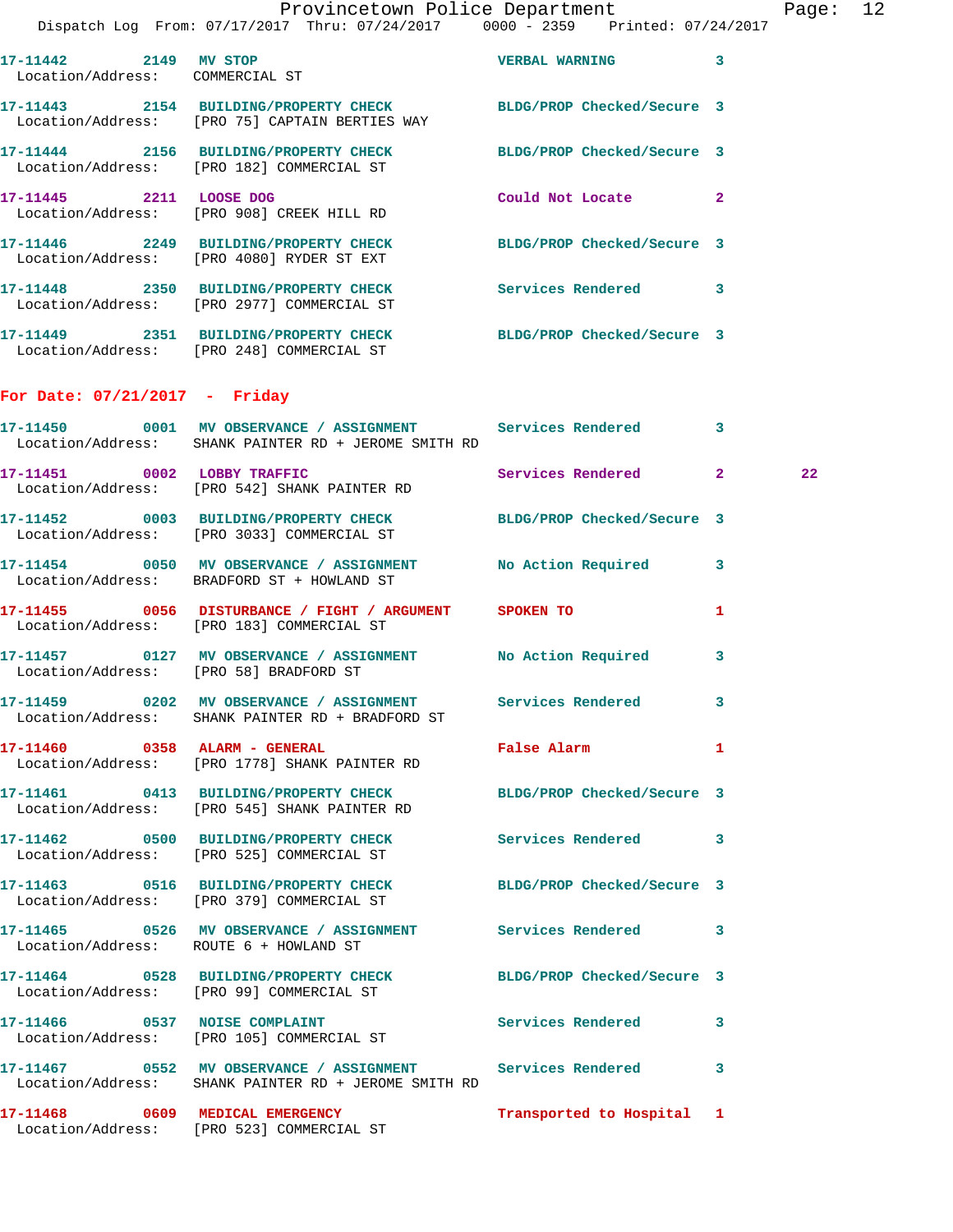|                                                                            | 17-11469 0701 ALARM - GENERAL<br>Location/Address: [PRO 595] BRADFORD ST                                  | False Alarm                | $\mathbf{1}$   |
|----------------------------------------------------------------------------|-----------------------------------------------------------------------------------------------------------|----------------------------|----------------|
|                                                                            | 17-11470 0727 PARKING COMPLAINT / GENERAL SPOKEN TO<br>Location/Address: [PRO 3767] BRADFORD ST           |                            | 3              |
|                                                                            | 17-11471 0756 BUILDING/PROPERTY CHECK<br>Location/Address: [PRO 2483] COMMERCIAL ST                       | <b>Services Rendered</b>   | 3              |
|                                                                            | 17-11472 0830 BUILDING/PROPERTY CHECK<br>Location/Address: [PRO 3430] COMMERCIAL ST                       | <b>Services Rendered</b>   | 3              |
| Location/Address: [TRU] HIGHLAND RD                                        | 17-11473 0831 ASSIST AGENCY / MUTUAL AID Services Rendered                                                |                            | 3              |
|                                                                            | 17-11475 0914 PARKING COMPLAINT / GENERAL Services Rendered<br>Location/Address: [PRO 1909] COMMERCIAL ST |                            | 3              |
| Location/Address: [PRO 4048] ROUTE 6                                       | 17-11476  0943 MV OBSERVANCE / ASSIGNMENT Services Rendered                                               |                            | 3              |
| 17-11477 0950 MV COMPLAINT                                                 | Location/Address: BRADFORD ST + BANGS ST                                                                  | Services Rendered          | $\mathbf{2}$   |
| 17-11478    1000    FOLLOW UP                                              | Location/Address: [PRO 1994] COMMERCIAL ST                                                                | Services Rendered          | $\mathbf{2}$   |
|                                                                            | 17-11479    1002 BUILDING/PROPERTY CHECK<br>Location/Address: [PRO 3259] MACMILLAN WHARF                  | <b>Services Rendered</b>   | 3              |
| 17-11480 1023 ANIMAL CALL/CATS                                             |                                                                                                           | SPOKEN TO                  | $\overline{2}$ |
| Location/Address: THISTLEMORE RD                                           | 17-11481 1026 LOST PASSPORT AND DEBIT CARD Services Rendered                                              |                            | 3              |
|                                                                            | Location/Address: [PRO 165] COMMERCIAL ST                                                                 |                            |                |
| 17-11482 1036 MV COMPLAINT                                                 | Location/Address: [PRO 1952] COMMERCIAL ST                                                                | Citation / Warning Issue 2 |                |
| 17-11483 1038 ANIMAL CALL/TURTLE<br>Location/Address: [PRO 3703] ROUTE 6   |                                                                                                           | Could Not Locate 2         |                |
| 17-11484 1057 MV COLLISION/MINOR<br>Location/Address: [PRO 31] BRADFORD ST |                                                                                                           | Services Rendered 1        |                |
| 17-11486 1201 TRAFFIC CONTROL                                              | Location/Address: [PRO 57] BRADFORD ST                                                                    | Services Rendered          | $\mathbf{3}$   |
|                                                                            | 17-11487 1215 PARK, WALK & TALK<br>Location/Address: [PRO 105] COMMERCIAL ST                              | Services Rendered          | $\mathbf{2}$   |
|                                                                            | 17-11488 1229 MEDICAL EMERGENCY/D.O.T.<br>Location/Address: [PRO 440] HARRY KEMP WAY                      | Transported to Hospital 1  |                |
| Location/Address: [PRO 3440] ROUTE 6                                       | 17-11489 1257 MV OBSERVANCE / ASSIGNMENT                                                                  | <b>Services Rendered</b>   | 3              |
| 17-11490 1315 MV STOP<br>Location/Address: [PRO 2513] ROUTE 6              |                                                                                                           | Citation / Warning Issue 3 |                |
| 17-11491   1317   FOLLOW UP                                                | Location/Address: [PRO 1115] STANDISH ST                                                                  | Services Rendered          | $\mathbf{2}$   |
|                                                                            | 17-11492 1333 PARK, WALK & TALK<br>Location/Address: [PRO 175] COMMERCIAL ST                              | Services Rendered          | $\mathbf{2}$   |
|                                                                            | 17-11493 1337 MEDICAL EMERGENCYDOT<br>Location/Address: [PRO 440] HARRY KEMP WAY                          | Transported to Hospital 1  |                |
|                                                                            | 17-11495 1351 AIRCRAFT CALL/DRONE                                                                         | Services Rendered 2        |                |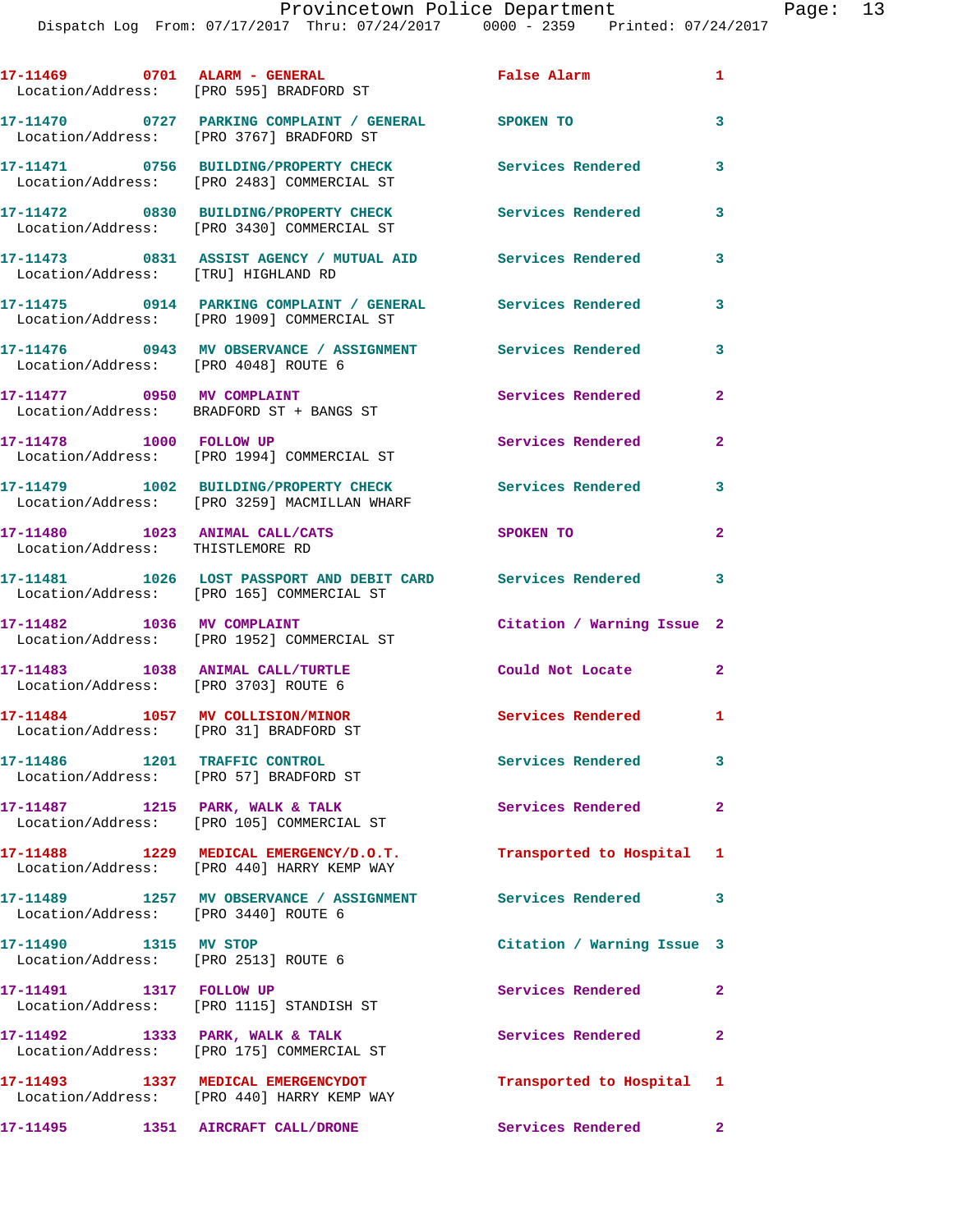|                                    | Provincetown Police Department The Rage: 14<br>Dispatch Log From: 07/17/2017 Thru: 07/24/2017 0000 - 2359 Printed: 07/24/2017 |                           |                         |   |  |
|------------------------------------|-------------------------------------------------------------------------------------------------------------------------------|---------------------------|-------------------------|---|--|
|                                    | Location/Address: [PRO 208] COMMERCIAL ST                                                                                     |                           |                         |   |  |
|                                    | 17-11499 1439 COMPLAINT<br>Location/Address: [PRO 104] MACMILLAN WHARF                                                        | Investigated              | $\overline{\mathbf{3}}$ |   |  |
|                                    | 17-11500 1505 ANIMAL CALL<br>Location: TRURO/PROVINCETOWN LINE                                                                | Services Rendered         | $\mathbf{2}$            |   |  |
| Location/Address: RACE POINT RD    | 17-11503 1601 MV OBSERVANCE / ASSIGNMENT Services Rendered                                                                    |                           | 3                       |   |  |
| Location/Address: SHANK PAINTER RD | 17-11504 1607 MV OBSERVANCE / ASSIGNMENT Services Rendered                                                                    |                           | 3                       |   |  |
|                                    | 17-11505    1610    MV STOP<br>Location/Address: [PRO 3137] RACE POINT RD                                                     | <b>VERBAL WARNING</b>     | 3                       |   |  |
|                                    | 17-11506 1614 MV DISABLED<br>Location: [PRO 3431] LOPES SQUARE                                                                | Services Rendered         | $\mathbf{2}$            |   |  |
|                                    | 17-11507 1620 LARCENY / FORGERY / FRAUD FOLLOW UP<br>Location/Address: [PRO 632] COMMERCIAL ST                                |                           | $\overline{2}$          | 1 |  |
|                                    | 17-11508 1702 SUSPICIOUS ACTIVITY 1991 Services Rendered 2<br>Location/Address: [PRO 2577] BRADFORD ST                        |                           |                         |   |  |
|                                    | 17-11509 1706 BUILDING/PROPERTY CHECK BLDG/PROP Checked/Secure 3<br>Location/Address: [PRO 3430] COMMERCIAL ST                |                           |                         |   |  |
|                                    | 17-11510 1723 BY-LAW VIOLATION<br>Location/Address: [PRO 3628] COMMERCIAL ST                                                  | <b>VERBAL WARNING</b>     | $\mathbf{2}$            |   |  |
| Location/Address: SHANK PAINTER RD | 17-11511 1729 MV OBSERVANCE / ASSIGNMENT Services Rendered 3                                                                  |                           |                         |   |  |
|                                    | 17-11512 1731 MV STOP<br>Location/Address: [PRO 3296] SHANK PAINTER RD                                                        | <b>VERBAL WARNING</b>     | 3                       |   |  |
|                                    | 17-11513 1743 BUILDING/PROPERTY CHECK Services Rendered<br>Location/Address: [PRO 2512] JEROME SMITH RD                       |                           | $\mathbf{3}$            |   |  |
|                                    | 17-11514 1744 BUILDING/PROPERTY CHECK Services Rendered<br>Location/Address: [PRO 2898] JEROME SMITH RD                       |                           | 3                       |   |  |
|                                    | 17-11515 1755 BUILDING/PROPERTY CHECK Services Rendered<br>Location/Address: [PRO 3259] MACMILLAN WHARF                       |                           | 3                       |   |  |
|                                    | 17-11516 1853 IRS SCAM<br>Location/Address: [PRO 1712] FRANKLIN ST                                                            | Services Rendered 3       |                         |   |  |
|                                    | 17-11517 1901 MV OBSERVANCE / ASSIGNMENT Services Rendered 3<br>Location/Address: [PRO 518] RACE POINT RD                     |                           |                         |   |  |
|                                    | 17-11518 1903 LOST DEBIT CARD<br>Location/Address: [PRO 542] SHANK PAINTER RD                                                 | Services Rendered 3       |                         |   |  |
| 17-11519 1913 MV STOP              | Location/Address: CONWELL ST + CEMETERY RD                                                                                    | VERBAL WARNING 3          |                         |   |  |
| Location/Address: COMMERCIAL ST    | 17-11521 1925 BUILDING/PROPERTY CHECK BLDG/PROP Checked/Secure 3                                                              |                           |                         |   |  |
|                                    | 17-11522 1926 BUILDING/PROPERTY CHECK BLDG/PROP Checked/Secure 3<br>Location/Address: [PRO 182] COMMERCIAL ST                 |                           |                         |   |  |
| Location/Address: COMMERCIAL ST    | 17-11523 1928 MEDICAL EMERGENCY 1 PATIENT REFUSAL 1                                                                           |                           |                         |   |  |
|                                    | 17-11524 1944 MEDICAL EMERGENCY<br>Location/Address: [PRO 3712] RYDER ST EXT                                                  | Transported to Hospital 1 |                         |   |  |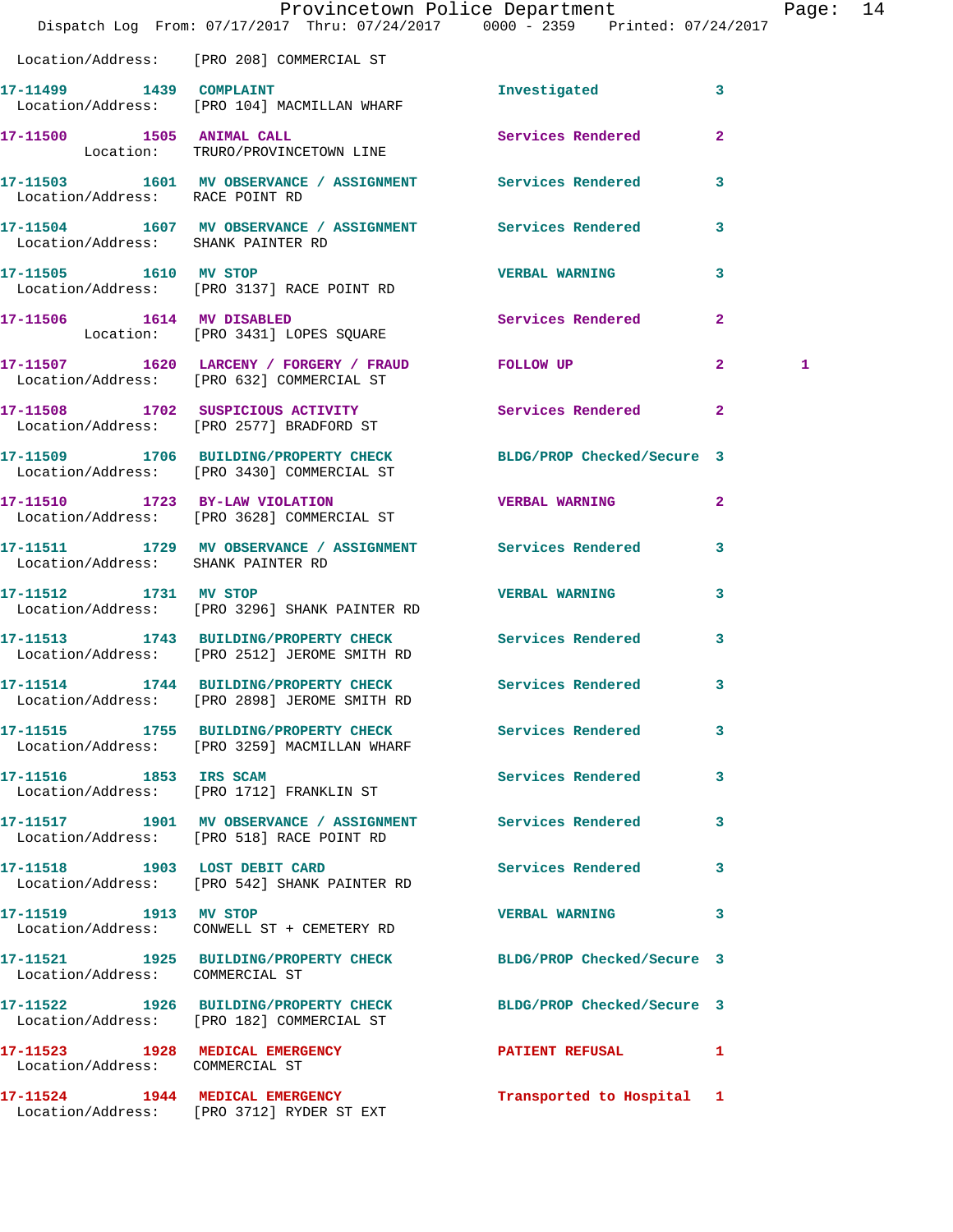|                                     | Provincetown Police Department<br>Dispatch Log From: 07/17/2017 Thru: 07/24/2017 0000 - 2359 Printed: 07/24/2017 |                            |                |
|-------------------------------------|------------------------------------------------------------------------------------------------------------------|----------------------------|----------------|
|                                     |                                                                                                                  |                            |                |
|                                     | 17-11525 1951 BUILDING/PROPERTY CHECK BLDG/PROP Checked/Secure 3<br>Location/Address: [PRO 519] RACE POINT RD    |                            |                |
|                                     | 17-11526 1957 MV OBSERVANCE / ASSIGNMENT Services Rendered<br>Location/Address: SHANK PAINTER RD + BRADFORD ST   |                            | 3              |
|                                     | 17-11528 2006 BUILDING/PROPERTY CHECK BLDG/PROP Checked/Secure 3<br>Location/Address: [PRO 4080] RYDER ST EXT    |                            |                |
| 17-11530 2017 MV STOP               | Location/Address: [PRO 63] BRADFORD ST EXT                                                                       | <b>VERBAL WARNING</b>      | 3              |
|                                     | 17-11531 2048 PARK, WALK & TALK 3 Services Rendered<br>Location/Address: [PRO 105] COMMERCIAL ST                 |                            | $\mathbf{2}$   |
| Location/Address: RYDER ST          | 17-11532 2102 RYDER STREET BARRICADE Services Rendered                                                           |                            | 3              |
|                                     |                                                                                                                  |                            | 3              |
| 17-11535 2126 VERBAL ARGUMENT       | Location/Address: [PRO 2977] COMMERCIAL ST                                                                       | Services Rendered          | 1              |
|                                     | 17-11536 2127 DISTURBANCE<br>Location/Address: [PRO 399] COMMERCIAL ST                                           | <b>Services Rendered</b>   | 1              |
|                                     | 17-11537 2131 MEDICAL EMERGENCY<br>Location/Address: [PRO 542] SHANK PAINTER RD                                  | <b>Services Rendered</b>   | 1              |
|                                     | 17-11538 2201 BUILDING/PROPERTY CHECK<br>Location/Address: [PRO 248] COMMERCIAL ST                               | BLDG/PROP Checked/Secure 3 |                |
| Location/Address: [PRO 656] COOK ST | 17-11539 2216 MEDICAL EMERGENCY Services Rendered                                                                |                            | 1              |
|                                     | 17-11540 2309 SERVE WARRANT<br>Location/Address: [PRO 2543] MACMILLAN WHARF                                      | Could Not Locate           | 3              |
| 17-11542 2323 BIKE ACCIDENT         | Location/Address: [PRO 1977] COMMERCIAL ST                                                                       | <b>PATIENT REFUSAL</b>     | 3              |
| 17-11543 2326 BAR CHECK             | Location/Address: [PRO 399] COMMERCIAL ST                                                                        | No Action Required         | $\mathbf{2}$   |
|                                     | 17-11544 2331 BUILDING/PROPERTY CHECK<br>Location/Address: [PRO 4084] COMMERCIAL ST                              | BLDG/PROP Checked/Secure 3 |                |
| 17-11545 2346 BAR CHECK             | Location/Address: [PRO 3443] COMMERCIAL ST                                                                       | No Action Required         | $\overline{2}$ |
| 17-11546 2352 BAR CHECK             | Location/Address: [PRO 3276] COMMERCIAL ST                                                                       | No Action Required         | 2              |
| For Date: $07/22/2017$ - Saturday   |                                                                                                                  |                            |                |
| 17-11547 0000 LOBBY TRAFFIC         | Location/Address: [PRO 542] SHANK PAINTER RD                                                                     | Services Rendered          | $\mathbf{2}$   |
| 17-11548 0003 ASSIST CITIZEN        | Location/Address: [PRO 1263] COMMERCIAL ST                                                                       | <b>Services Rendered</b>   | 3              |
|                                     | 17-11549 0021 MV OBSERVANCE / ASSIGNMENT<br>Location/Address: BRADFORD ST + HOWLAND ST                           | SPOKEN TO                  | 3              |

**17-11550 0029 MEDICAL EMERGENCY Transported to Hospital 1**  Location/Address: [PRO 2702] COMMERCIAL ST

**17-11551 0033 MV STOP VERBAL WARNING 3**  Location/Address: BREWSTER ST + BRADFORD ST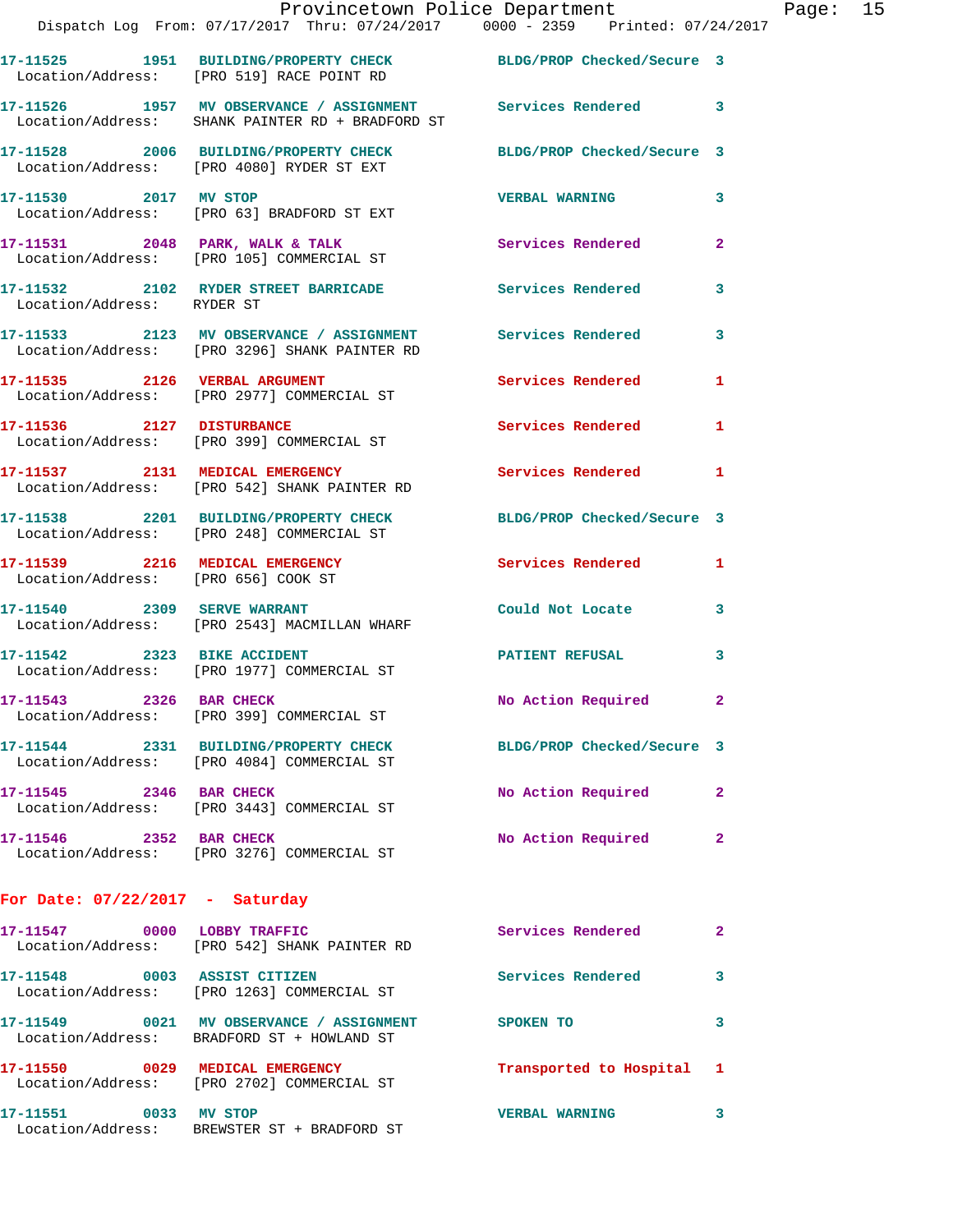Dispatch Log From: 07/17/2017 Thru: 07/24/2017 0000 - 2359 Printed: 07/24/2017

| 17-11553 0119 MV STOP<br>Location/Address: RACE POINT RD           |                                                                                                                    | <b>VERBAL WARNING</b>      | $\mathbf{3}$               |
|--------------------------------------------------------------------|--------------------------------------------------------------------------------------------------------------------|----------------------------|----------------------------|
| 17-11554 0128 MV STOP                                              | Location/Address: [PRO 1886] BRADFORD ST                                                                           | <b>VERBAL WARNING</b>      | 3                          |
|                                                                    | 17-11555 0141 MV OBSERVANCE / ASSIGNMENT Services Rendered 3<br>Location/Address: BRADFORD ST + RYDER ST           |                            |                            |
| 17-11556 0141 MV DISABLED                                          | Location/Address: [PRO 3430] COMMERCIAL ST                                                                         | <b>Services Rendered</b>   | $\mathbf{2}$               |
|                                                                    | 17-11557 0159 BUILDING/PROPERTY CHECK<br>Location/Address: [PRO 4080] RYDER ST EXT                                 | BLDG/PROP Checked/Secure 3 |                            |
|                                                                    | 17-11558 0203 BUILDING/PROPERTY CHECK<br>Location/Address: [PRO 3259] MACMILLAN WHARF                              | <b>Services Rendered</b>   | 3                          |
|                                                                    | 17-11561 0515 MV OBSERVANCE / ASSIGNMENT Services Rendered<br>Location/Address: JEROME SMITH RD + SHANK PAINTER RD |                            | $\overline{\mathbf{3}}$    |
|                                                                    | 17-11562 0751 SERVICE CALL / PET PANTRY<br>Location/Address: [PRO 3296] SHANK PAINTER RD                           | <b>Services Rendered</b>   | $\overline{\phantom{a}}$ 3 |
|                                                                    | 17-11563 0800 MEDICAL EMERGENCY/DIZZY<br>Location/Address: [PRO 1858] BRADFORD ST                                  | Transported to Hospital    | 1                          |
|                                                                    | 17-11564 0816 SERVICE CALL / PET PANTRY Services Rendered<br>Location/Address: [PRO 537] SHANK PAINTER RD          |                            | $\mathbf{3}$               |
| Location/Address: [PRO 2521] ROUTE 6                               | 17-11565 0831 MV OBSERVANCE / ASSIGNMENT Services Rendered                                                         |                            | 3                          |
| 17-11566 0834 MV STOP                                              | Location/Address: [PRO 2513] ROUTE 6                                                                               | <b>VERBAL WARNING</b>      | 3                          |
|                                                                    | 17-11567 0852 BUILDING/PROPERTY CHECK Services Rendered<br>Location/Address: [PRO 3430] COMMERCIAL ST              |                            | 3                          |
| Location/Address: [PRO 3440] ROUTE 6                               | 17-11568 0854 MV OBSERVANCE / ASSIGNMENT Services Rendered 3                                                       |                            |                            |
| 17-11569 0857 MV STOP<br>Location/Address: [PRO 2513] ROUTE 6      |                                                                                                                    | Citation / Warning Issue 3 |                            |
|                                                                    | 17-11570 0858 PARKING COMPLAINT / GENERAL No Action Required<br>Location/Address: [PRO 2174] COMMERCIAL ST         |                            | $\mathbf{3}$               |
| 17-11572 1019 911 / GENERAL<br>Location/Address: [PRO 521] ROUTE 6 |                                                                                                                    | SPOKEN TO                  | 1                          |
| 17-11573 1021 ANIMAL CALL                                          | Location/Address: [PRO 1196] BRADFORD ACRES RD                                                                     | SPOKEN TO                  | $\overline{2}$             |
|                                                                    | 17-11574 1035 MEDICAL EMERGENCY/D.O.T.<br>Location/Address: [PRO 440] HARRY KEMP WAY                               | Transported to Hospital 1  |                            |
|                                                                    | 17-11575 1042 MEDICAL EMERGENCY/REGIONAL COV Services Rendered<br>Location/Address: [PRO 1892] SHANK PAINTER RD    |                            | 1                          |
| Refer To Summons: 17-166-AR                                        | 17-11576 1045 FOLLOW UP/RETURNING ITEM Services Rendered<br>Location/Address: [PRO 3314] COMMERCIAL ST             |                            | $\mathbf{2}$               |
|                                                                    | 17-11577 1116 PARK, WALK & TALK<br>Location/Address: [PRO 537] SHANK PAINTER RD                                    | Services Rendered          | $\mathbf{2}$               |
| 17-11578 1129 MV COLLISION                                         | Location/Address: [PRO 539] SHANK PAINTER RD                                                                       | <b>Services Rendered</b>   | 1                          |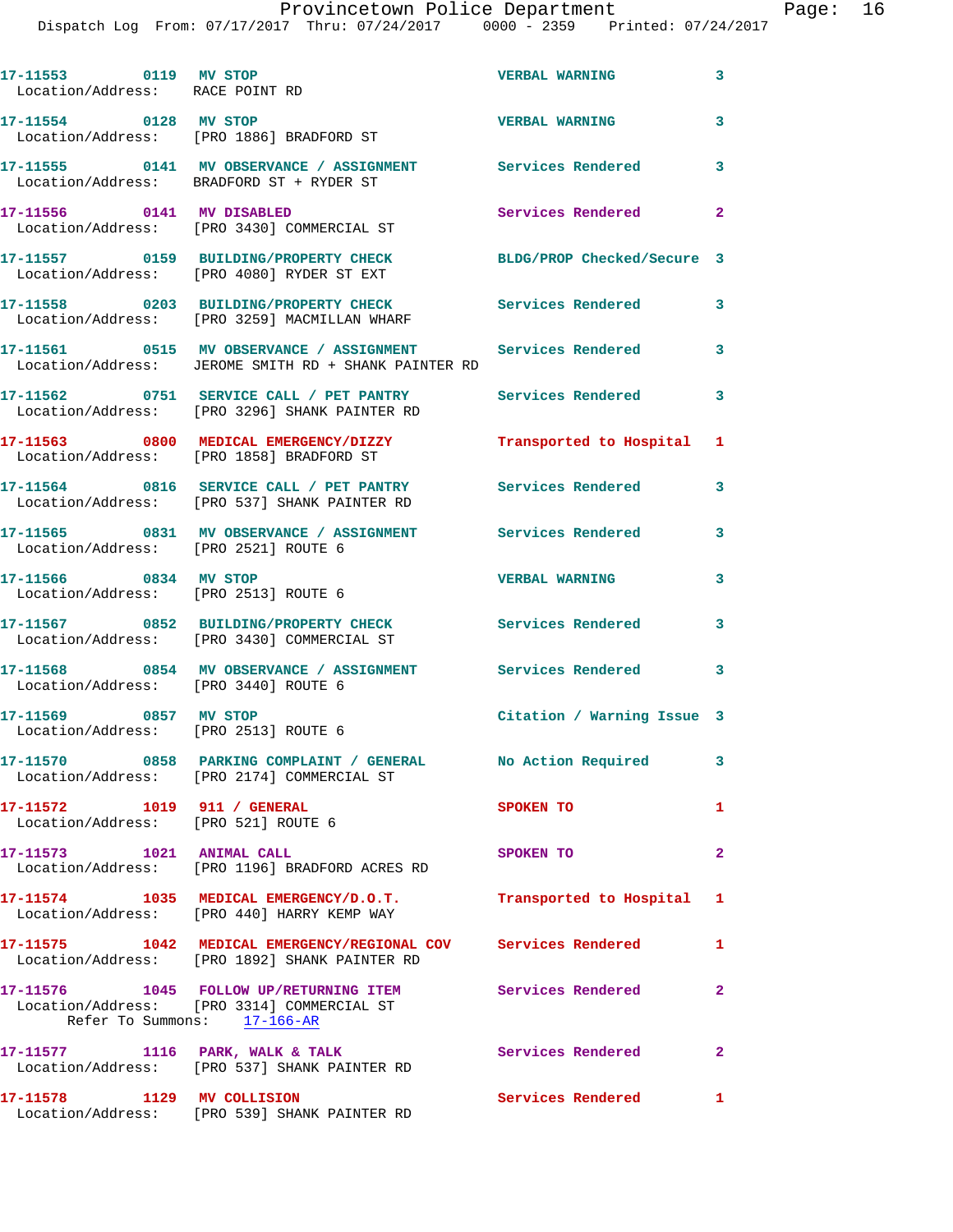|                              | Provincetown Police Department<br>Dispatch Log From: 07/17/2017 Thru: 07/24/2017 0000 - 2359 Printed: 07/24/2017  |                            |                | Page: 17     |  |
|------------------------------|-------------------------------------------------------------------------------------------------------------------|----------------------------|----------------|--------------|--|
|                              | 17-11579 1131 COMPLAINT COMPLETIVE COULD NOt Locate 3<br>Location/Address: [PRO 2265] COMMERCIAL ST               |                            |                |              |  |
|                              | 17-11580 1140 HARASSMENT<br>Location/Address: [PRO 1893] COMMERCIAL ST                                            | Investigated 2             |                | $\mathbf{1}$ |  |
| Location/Address: WINSLOW ST | 17-11581 1141 ESCORT / TRANSPORT 1199 Services Rendered                                                           |                            | 3              |              |  |
|                              | 17-11582 1146 LOST SUBARU KEYS 17-11582 Services Rendered 3<br>Location/Address: [PRO 542] SHANK PAINTER RD       |                            |                |              |  |
|                              | 17-11583 1147 BY-LAW VIOLATION VERBAL WARNING<br>Location/Address: [PRO 3296] SHANK PAINTER RD                    |                            | $\mathbf{2}$   |              |  |
|                              | 17-11584 1157 BIKE ACCIDENT<br>Location/Address: WINSLOW ST + BRADFORD ST                                         | <b>GONE ON ARRIVAL</b>     | 3              |              |  |
|                              | 17-11585 1223 BUILDING/PROPERTY CHECK Services Rendered<br>Location/Address: [PRO 2483] COMMERCIAL ST             |                            | $\mathbf{3}$   |              |  |
|                              | 17-11586 1227 BIKE ACCIDENT/PAST OCCURRED Services Rendered<br>Location/Address: [PRO 33] BRADFORD ST             |                            | 3              |              |  |
|                              | 17-11587 1245 FOLLOW UP<br>Location/Address: [PRO 1840] COMMERCIAL ST                                             | SPOKEN TO                  | $\overline{a}$ |              |  |
|                              | 17-11589 1253 STREET PERFORMER COMPLAINT SPOKEN TO<br>Location/Address: [PRO 3094] COMMERCIAL ST                  |                            | 3              |              |  |
|                              | 17-11588 1255 LANDLORD/TENANT<br>Location/Address: [PRO 3011] COTTAGE ST                                          | <b>SPOKEN TO</b>           | $\mathbf{2}$   |              |  |
|                              | 17-11590 1328 BUILDING/PROPERTY CHECK BLDG/PROP Checked/Secure 3<br>Location/Address: [PRO 3283] COMMERCIAL ST    |                            |                |              |  |
|                              | 17-11591 1333 COMPLAINT<br>Location/Address: [PRO 3801] COMMERCIAL ST                                             | Services Rendered 3        |                |              |  |
|                              | 17-11592 1334 MEDICAL EMERGENCY<br>Location/Address: [PRO 2266] COMMERCIAL ST                                     | Transported to Hospital 1  |                |              |  |
| 17-11593 1351 HAZARDS        | Location/Address: [PRO 356] COMMERCIAL ST                                                                         | Services Rendered          | $\mathbf{2}$   |              |  |
| 17-11594 1424 ANIMAL CALL    | Location/Address: [PRO 3017] HARRY KEMP WAY                                                                       | <b>SPOKEN TO</b>           | $\overline{2}$ |              |  |
|                              | 17-11595 1431 BY-LAW VIOLATION<br>Location/Address: [PRO 94] BRADFORD ST                                          | Unfounded                  | $\mathbf{2}$   |              |  |
|                              | 17-11596 1438 LARCENY / FORGERY / FRAUD SPOKEN TO<br>Location/Address: ALLERTON ST + COMMERCIAL ST                |                            | $\mathbf{2}$   |              |  |
|                              | 17-11597 1523 DISTURBANCE<br>Location/Address: [PRO 2206] COMMERCIAL ST                                           | <b>Services Rendered</b> 1 |                |              |  |
|                              | 17-11599 1611 MV OBSERVANCE / ASSIGNMENT Services Rendered<br>Location/Address: SHANK PAINTER RD + BRADFORD ST    |                            | 3              |              |  |
|                              | 17-11602 1624 ASSIST AGENCY / MUTUAL AID Services Rendered 3<br>Location/Address: [PRO 75] CAPTAIN BERTIES WAY    |                            |                |              |  |
|                              | 17-11603 1641 MEDICAL EMERGENCY<br>Location/Address: [PRO 440] HARRY KEMP WAY                                     | Transported to Hospital 1  |                |              |  |
|                              | 17-11604 1650 PARKING COMPLAINT / GENERAL Services Rendered 3<br>Location/Address: [PRO 4081] COURT ST + COURT ST |                            |                |              |  |
|                              |                                                                                                                   | <b>VERBAL WARNING</b>      | 3              |              |  |

Location/Address: [PRO 59] BRADFORD ST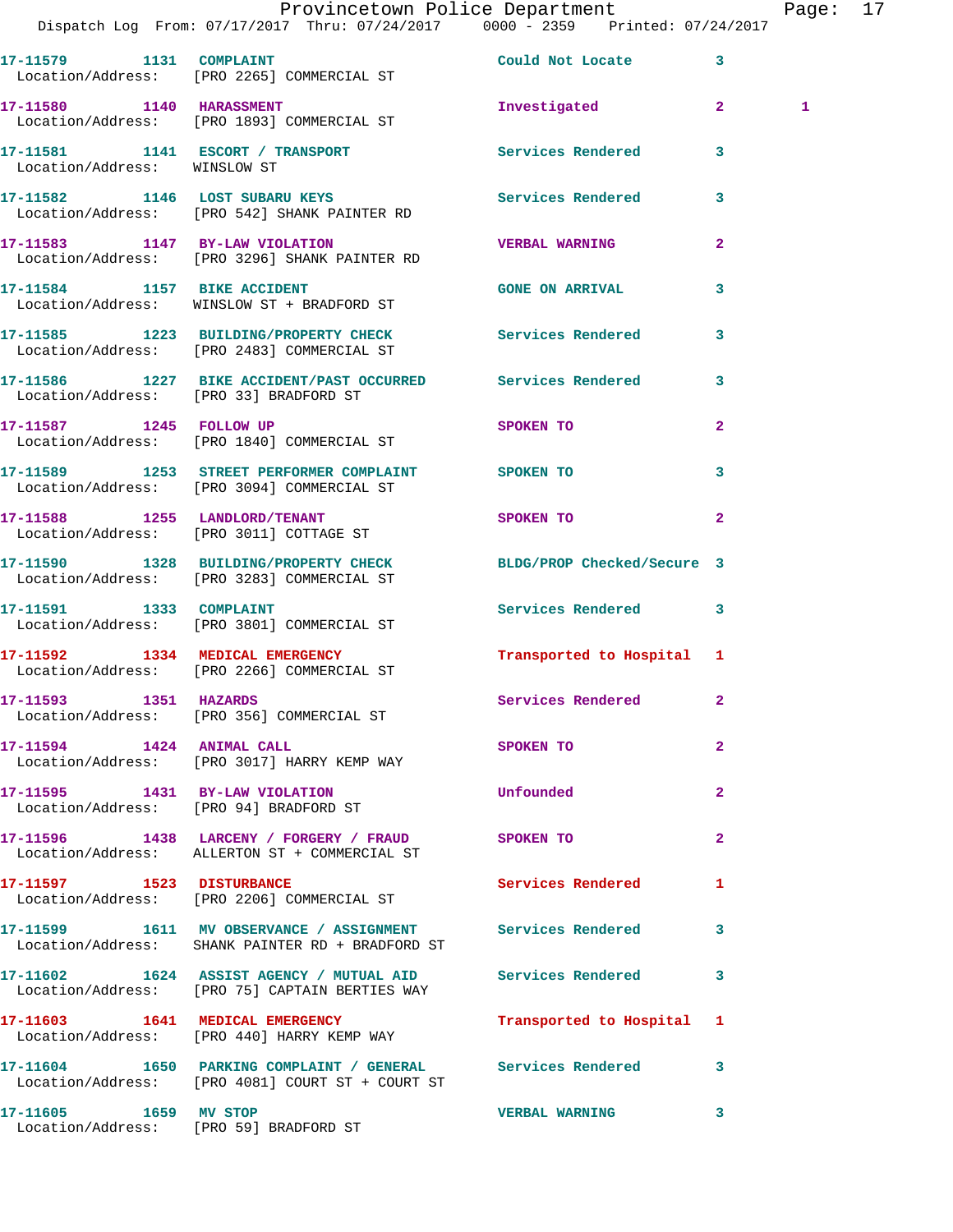|                                 | 17-11606 1712 PARK, WALK & TALK Services Rendered<br>Location/Address: [PRO 105] COMMERCIAL ST                 |                             | $\overline{a}$ |   |
|---------------------------------|----------------------------------------------------------------------------------------------------------------|-----------------------------|----------------|---|
|                                 | 17-11608 1729 MEDICAL EMERGENCY<br>Location/Address: [PRO 2909] COMMERCIAL ST                                  | <b>PATIENT REFUSAL</b>      | 1              |   |
|                                 | 17-11609 1737 ASSIST CITIZEN<br>Location/Address: [PRO 725] BRADFORD ST                                        | Services Rendered           | 3              |   |
|                                 | 17-11610 1826 MEDICAL EMERGENCY<br>Location/Address: [PRO 106] COMMERCIAL ST                                   | Services Rendered           | 1              |   |
|                                 | 17-11611 1829 LOST WALLET<br>Location/Address: [PRO 542] SHANK PAINTER RD                                      | <b>Services Rendered</b>    | 3              |   |
|                                 | 17-11612 1830 LOST IPHONE<br>Location/Address: [PRO 542] SHANK PAINTER RD                                      | Services Rendered           | 3              |   |
|                                 | Location/Address: [PRO 63] BRADFORD ST EXT                                                                     | No Action Required          | 1              |   |
|                                 | 17-11616 1918 MV OBSERVANCE / ASSIGNMENT Services Rendered<br>Location/Address: SHANK PAINTER RD + PROVINCE RD |                             | 3              |   |
|                                 | 17-11617 1932 MV STOP<br>Location/Address: [PRO 542] SHANK PAINTER RD                                          | <b>VERBAL WARNING</b>       | 3              |   |
|                                 | 17-11618 2009 BUILDING/PROPERTY CHECK BLDG/PROP Checked/Secure 3<br>Location/Address: [PRO 519] RACE POINT RD  |                             |                |   |
|                                 | 17-11619 2016 MEDICAL EMERGENCY<br>Location/Address: [PRO 433] RYDER ST EXT                                    | Transported to Hospital 1 2 |                |   |
|                                 | 17-11620 2019 STREET PERFORMER COMPLAINT Services Rendered<br>Location/Address: [PRO 2463] COMMERCIAL ST       |                             | 3              |   |
|                                 | 17-11621 2030 SHOPLIFTER<br>Location/Address: [PRO 3167] COMMERCIAL ST                                         | Services Rendered           | $\overline{2}$ |   |
|                                 | 17-11623 2054 MEDICAL EMERGENCY<br>Location/Address: [PRO 3392] COMMERCIAL ST                                  | PATIENT REFUSAL             | 1              |   |
|                                 | 17-11624 2101 MEDICAL EMERGENCY<br>Location/Address: [PRO 3912] SHANK PAINTER RD                               | Transported to Hospital 1   |                |   |
| 17-11625 2105 MV VANDALISM      | Location/Address: [PRO 542] SHANK PAINTER RD                                                                   | Services Rendered           | $\mathbf{2}$   |   |
| 17-11626 2121 ALARM - FIRE      | Location/Address: [PRO 2849] COMMERCIAL ST                                                                     | False Alarm Weather (No     | 1              |   |
| 17-11627 2132 POWER OUTAGE      |                                                                                                                | <b>Services Rendered</b>    | 1              | 1 |
| 17-11628 2154 911 MISDIAL       | Location/Address: [PRO 2977] COMMERCIAL ST                                                                     | Services Rendered           | 1              |   |
| 17-11629 2237 LOST PROPERTY     | Location/Address: [PRO 542] SHANK PAINTER RD                                                                   | Services Rendered           | 3              |   |
| 17-11630 2252 MEDICAL EMERGENCY | Location/Address: [PRO 751] BRADFORD ST                                                                        | <b>PATIENT REFUSAL</b>      | 1              |   |
| 17-11631 2316 COMPLAINT         | Location/Address: [PRO 2750] COMMERCIAL ST                                                                     | <b>GONE ON ARRIVAL</b>      | 3              |   |
|                                 |                                                                                                                |                             | 1              |   |

Location/Address: [PRO 3276] COMMERCIAL ST

**For Date: 07/23/2017 - Sunday**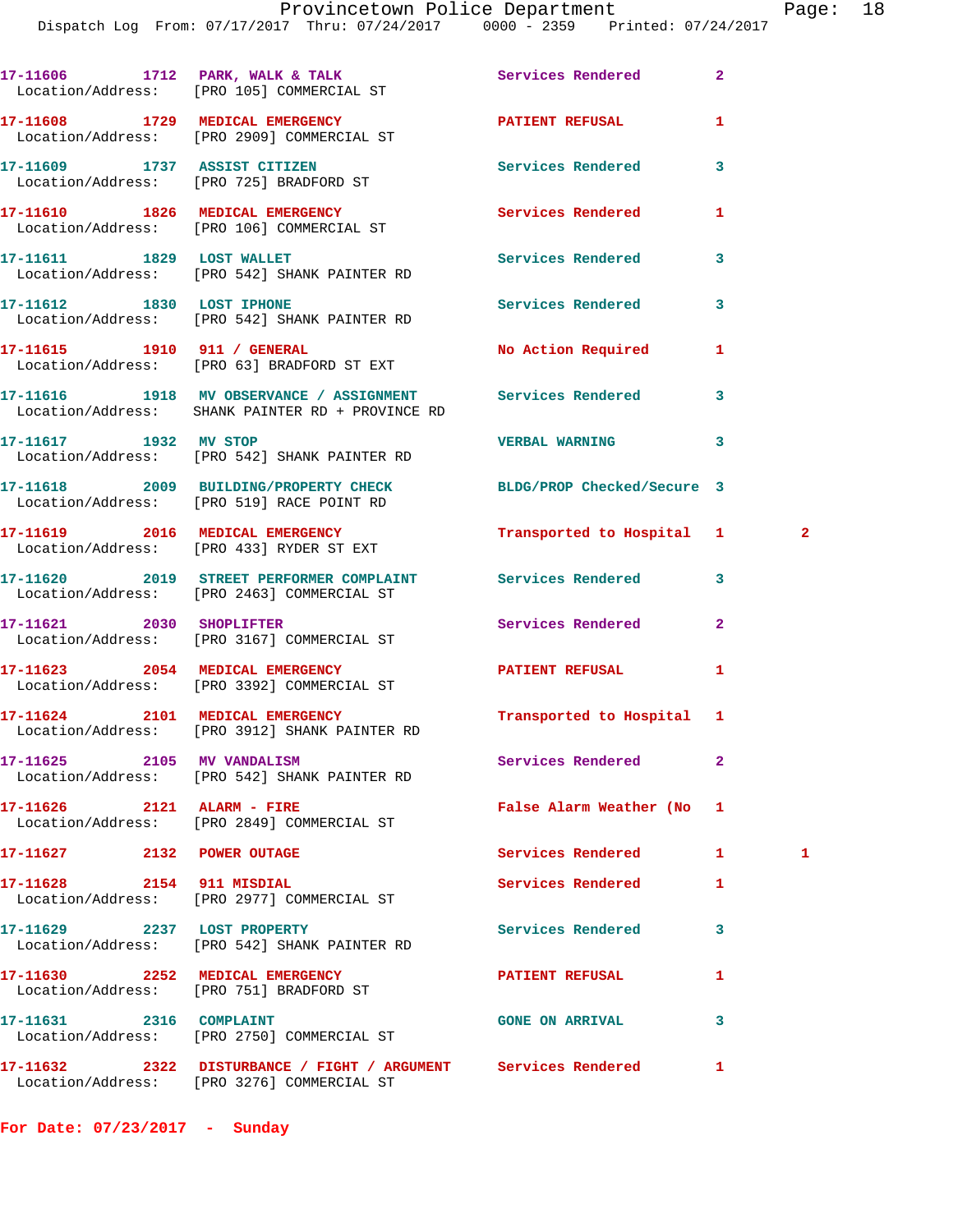Dispatch Log From: 07/17/2017 Thru: 07/24/2017 0000 - 2359 Printed: 07/24/2017

17-11642 0000 LOBBY TRAFFIC Services Rendered 2 18 Location/Address: [PRO 542] SHANK PAINTER RD **17-11633 0004 BAR CHECK BLDG/PROP Checked/Secure 2**  Location/Address: [PRO 3276] COMMERCIAL ST **17-11635 0010 BAR CHECK BLDG/PROP Checked/Secure 2**  Location/Address: [PRO 2737] COMMERCIAL ST **17-11636 0012 BAR CHECK BLDG/PROP Checked/Secure 2**  Location/Address: [PRO 312] COMMERCIAL ST **17-11637 0019 BUILDING/PROPERTY CHECK BLDG/PROP Checked/Secure 3**  Location/Address: [PRO 530] SHANK PAINTER RD **17-11638 0019 BAR CHECK BLDG/PROP Checked/Secure 2**  Location/Address: [PRO 272] COMMERCIAL ST **17-11639 0028 MEDICAL EMERGENCY Services Rendered 1**  Location/Address: [PRO 105] COMMERCIAL ST Refer To P/C: 17-168-AR **17-11640 0040 BAR CHECK BLDG/PROP Checked/Secure 2**  Location/Address: [PRO 382] COMMERCIAL ST **17-11643 0220 BUILDING/PROPERTY CHECK Services Rendered 3**  Location/Address: [PRO 433] RYDER ST EXT **17-11644 0321 BUILDING/PROPERTY CHECK BLDG/PROP Checked/Secure 3**  Location/Address: [PRO 1778] SHANK PAINTER RD **17-11645 0325 BUILDING/PROPERTY CHECK BLDG/PROP Checked/Secure 3**  Location/Address: [PRO 545] SHANK PAINTER RD **17-11646 0358 BUILDING/PROPERTY CHECK BLDG/PROP Checked/Secure 3**  Location/Address: [PRO 1886] BRADFORD ST **17-11647 0436 BUILDING/PROPERTY CHECK BLDG/PROP Checked/Secure 3**  Location/Address: [PRO 440] HARRY KEMP WAY **17-11648 0441 MEDICAL EMERGENCY Services Rendered 1**  Location/Address: [PRO 542] SHANK PAINTER RD Refer To P/C: 17-168-AR **17-11649 0534 BUILDING/PROPERTY CHECK BLDG/PROP Checked/Secure 3**  Location/Address: [PRO 379] COMMERCIAL ST **17-11650 0547 MV OBSERVANCE / ASSIGNMENT Services Rendered 3**  Location/Address: SHANK PAINTER RD + JEROME SMITH RD **17-11651 0709 FLIGHT COVERAGE Services Rendered 3**  Location/Address: [PRO 516] RACE POINT RD **17-11652 0748 BUILDING/PROPERTY CHECK Services Rendered 3**  Location/Address: [PRO 2499] RACE POINT RD **17-11653 0828 PARK, WALK & TALK Services Rendered 2**  Location/Address: COMMERCIAL ST **17-11654 0855 HAZARDS Services Rendered 2**  Location/Address: [PRO 3094] COMMERCIAL ST **17-11655 0919 TRESPASS Services Rendered 2**  Location/Address: [PRO 3801] COMMERCIAL ST Refer To Summons: 17-169-AR **17-11656 0955 VERBAL SPEED/SEATBELT VERBAL WARNING 3**  Location/Address: [PRO 2513] ROUTE 6

**17-11657 1015 REASSURANCE CHECK Services Rendered 3**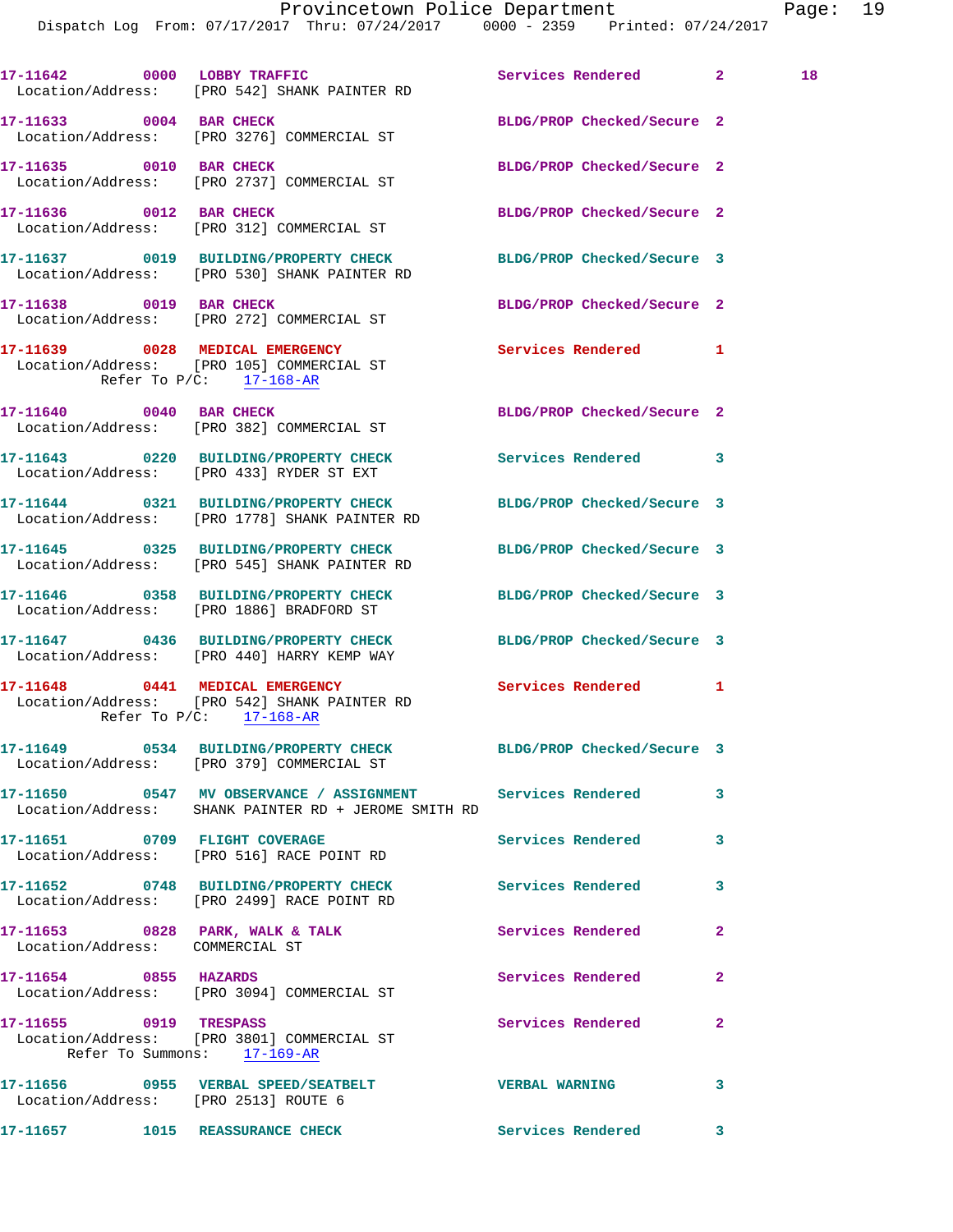|                                                                                    |                           | Provincetown Police Department                                                                                 | Dispatch Log From: 07/17/2017 Thru: 07/24/2017 0000 - 2359 Printed: 07/24/2017 |                |
|------------------------------------------------------------------------------------|---------------------------|----------------------------------------------------------------------------------------------------------------|--------------------------------------------------------------------------------|----------------|
| Location/Address: [PRO 732] BRADFORD ST                                            |                           |                                                                                                                |                                                                                |                |
| 17-11658 1025 FOUND VA LICENSE<br>Location/Address: [PRO 512] PRINCE ST            |                           |                                                                                                                | Services Rendered                                                              | 3              |
| 17-11659 1030 LOST BLACK WALLET<br>Location/Address: [PRO 542] SHANK PAINTER RD    |                           |                                                                                                                | <b>Services Rendered</b>                                                       | 3              |
| 17-11661 1059 LOST WALLET<br>Location/Address: [PRO 542] SHANK PAINTER RD          |                           |                                                                                                                | <b>Services Rendered</b>                                                       | 3              |
| 17-11662 1113 MOORING ITEMS STOLEN<br>Location/Address: [PRO 2265] COMMERCIAL ST   |                           |                                                                                                                | Services Rendered                                                              | $\overline{a}$ |
| 17-11664 1149 LOST EYEGLASSES<br>Location/Address: [PRO 80] CARVER ST              |                           |                                                                                                                | <b>Services Rendered</b>                                                       | 3              |
| 17-11665 1222 BIKE ACCIDENT<br>Location/Address: [PRO 2540] RACE POINT RD          |                           |                                                                                                                | Transported to Hospital                                                        | 3              |
| Location/Address: [PRO 542] SHANK PAINTER RD                                       |                           | 17-11667 1226 ASSIST AGENCY / MUTUAL AID                                                                       | Referred to Other Agency 3                                                     |                |
| 17-11668 1312 HEAD INJURY/TRANSPORT<br>Location/Address: [PRO 440] HARRY KEMP WAY  |                           |                                                                                                                | Transported to Hospital                                                        | 1              |
| 17-11669 1320 BIKE OPERATION COMPLAINT<br>Location/Address: [PRO 2479] ROUTE 6     |                           |                                                                                                                | Could Not Locate                                                               | $\mathbf{2}$   |
| 17-11670    1321    VANDALISM<br>Location/Address: [PRO 639] CENTER ST             |                           |                                                                                                                | Services Rendered                                                              | 3              |
| 17-11671 1343 SEPSIS/TRANSPORT<br>Location/Address: [PRO 440] HARRY KEMP WAY       |                           |                                                                                                                | Transported to Hospital                                                        | 1              |
| 17-11674 1419 VERBAL SPEED/SEATBELT<br>Location/Address: [PRO 2513] ROUTE 6        |                           |                                                                                                                | <b>VERBAL WARNING</b>                                                          | 3              |
| 17-11675    1427    FALL/TRANSPORT<br>Location/Address: [PRO 440] HARRY KEMP WAY   |                           |                                                                                                                | Transported to Hospital 1                                                      |                |
| 17-11676 1442 MEDICAL EMERGENCY<br>Location/Address: [PRO 440] HARRY KEMP WAY      |                           |                                                                                                                | <b>PATIENT REFUSAL</b>                                                         |                |
| 17-11677 1456 MEDICAL EMERGENCY                                                    |                           | Location/Address: [PRO 3259] MACMILLAN WHARF                                                                   | <b>PATIENT REFUSAL</b>                                                         | 1              |
|                                                                                    |                           | 17-11679 1532 MV OBSERVANCE / ASSIGNMENT Services Rendered<br>Location/Address: SHANK PAINTER RD + PROVINCE RD |                                                                                | 3              |
| 17-11680 1536 MV COLLISION<br>Location/Address: [PRO 148] COMMERCIAL ST            |                           |                                                                                                                | Investigated                                                                   | 1              |
| 17-11682 1704 PARK, WALK & TALK<br>Location/Address: [PRO 105] COMMERCIAL ST       |                           |                                                                                                                | Services Rendered                                                              | $\mathbf{2}$   |
| 17-11683 1715 BUILDING/PROPERTY CHECK<br>Location/Address: [PRO 106] COMMERCIAL ST |                           |                                                                                                                | BLDG/PROP Checked/Secure 3                                                     |                |
| 17-11685    1731    DISORDERLY<br>Location/Address: [PRO 2698] COMMERCIAL ST       | Refer To $P/C:$ 17-170-AR |                                                                                                                | Transferred Custody                                                            | 2              |
| 17-11686 1742 MEDICAL EMERGENCY<br>Location/Address: [PRO 542] SHANK PAINTER RD    |                           |                                                                                                                | PATIENT REFUSAL                                                                | 1              |
| 17-11687 1852 LOST WALLET<br>Location/Address: [PRO 542] SHANK PAINTER RD          |                           |                                                                                                                | <b>Services Rendered</b>                                                       | 3              |
| 17-11688 1855 MEDICAL EMERGENCY                                                    |                           |                                                                                                                | Services Rendered                                                              | $\mathbf{1}$   |

Location/Address: [PRO 542] SHANK PAINTER RD

Page: 20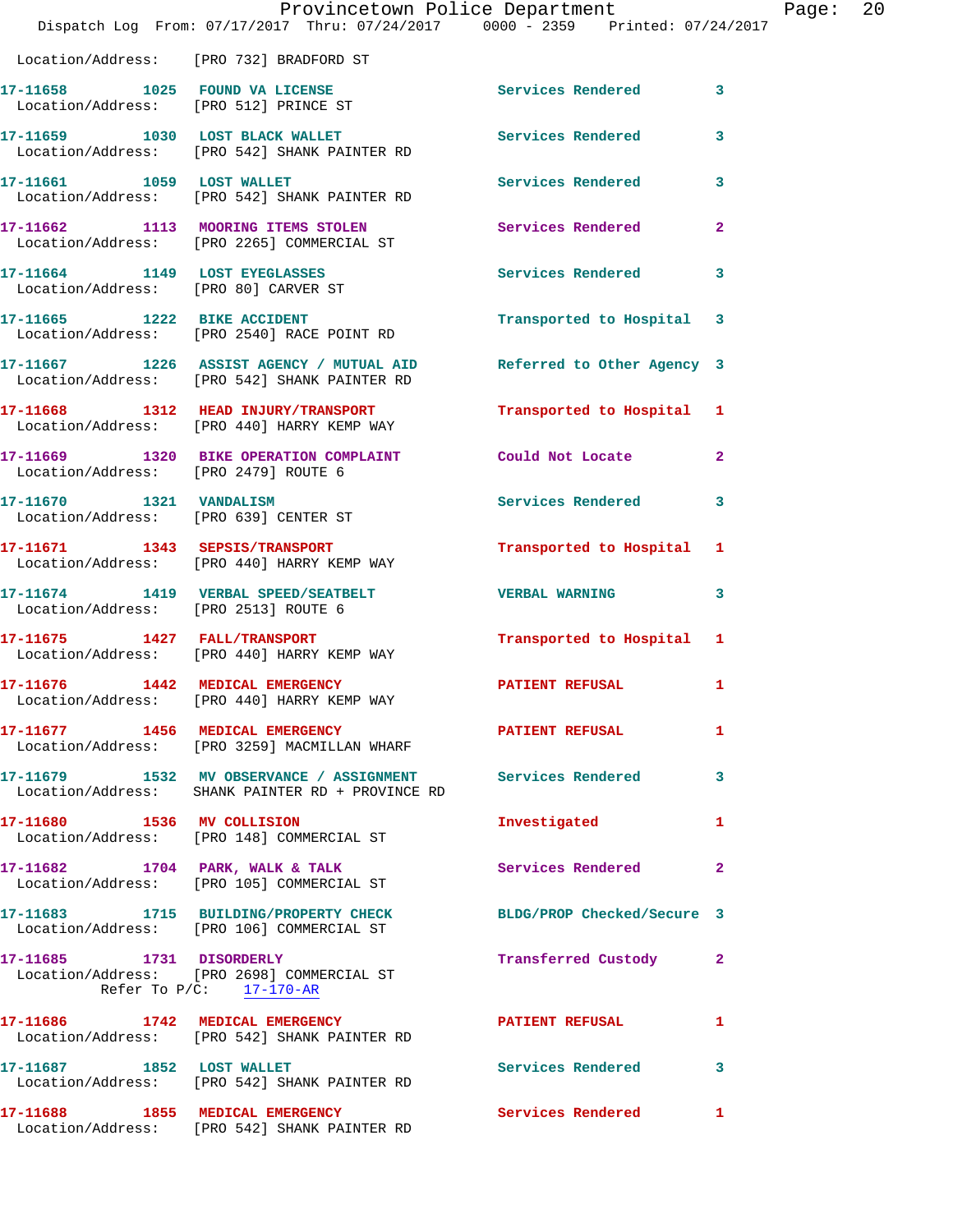|                                                        | Dispatch Log From: 07/17/2017 Thru: 07/24/2017 0000 - 2359 Printed: 07/24/2017                                 |                            |                |
|--------------------------------------------------------|----------------------------------------------------------------------------------------------------------------|----------------------------|----------------|
|                                                        | Location/Address: [PRO 440] HARRY KEMP WAY                                                                     | False Alarm                | 1              |
|                                                        | 17-11690 1947 BUILDING/PROPERTY CHECK<br>Location/Address: [PRO 4080] RYDER ST EXT                             | BLDG/PROP Checked/Secure 3 |                |
|                                                        | 17-11691 1955 911-TTY TEST CALL<br>Location/Address: [PRO 542] SHANK PAINTER RD                                | Services Rendered          | 1              |
|                                                        | 17-11692 2006 MV OBSERVANCE / ASSIGNMENT Services Rendered<br>Location/Address: BRADFORD ST + SHANK PAINTER RD |                            | 3              |
|                                                        | 17-11693 2010 MV OBSERVANCE / ASSIGNMENT Services Rendered<br>Location/Address: HIGH POLE HILL + BRADFORD ST   |                            | 3              |
|                                                        | 17-11694 2016 BIKE GENERAL/BLUE SCHWINN<br>Location/Address: [PRO 542] SHANK PAINTER RD                        | <b>Services Rendered</b>   | $\mathbf{2}$   |
|                                                        | 17-11695 2047 LOST CARD HOLDER<br>Location/Address: [PRO 542] SHANK PAINTER RD                                 | Services Rendered          | 3              |
|                                                        | 17-11696 2049 LOST PROPERTY-FOUND<br>Location/Address: [PRO 542] SHANK PAINTER RD                              | <b>Services Rendered</b>   | 3              |
|                                                        | 17-11697 2101 BUILDING/PROPERTY CHECK<br>Location/Address: [PRO 4084] COMMERCIAL ST                            | BLDG/PROP Checked/Secure 3 |                |
| 17-11698 2105 MV STOP                                  | Location/Address: [PRO 542] SHANK PAINTER RD                                                                   | <b>VERBAL WARNING</b>      | 3              |
|                                                        | 17-11699 2307 BUILDING/PROPERTY CHECK<br>Location/Address: [PRO 248] COMMERCIAL ST                             | BLDG/PROP Checked/Secure 3 |                |
|                                                        | 17-11700 2326 BUILDING/PROPERTY CHECK<br>Location/Address: [PRO 4082] GOSNOLD ST                               | BLDG/PROP Checked/Secure 3 |                |
| For Date: $07/24/2017$ - Monday                        |                                                                                                                |                            |                |
|                                                        | 17-11717 0000 LOBBY TRAFFIC<br>Location/Address: [PRO 542] SHANK PAINTER RD                                    | <b>Services Rendered</b>   | $\overline{2}$ |
|                                                        | Location/Address: [PRO 433] RYDER ST EXT                                                                       | Services Rendered          |                |
|                                                        | 17-11702 0027 MV OBSERVANCE / ASSIGNMENT Services Rendered<br>Location/Address: [PRO 94] BRADFORD ST           |                            | 3              |
| 17-11703 0027 MV STOP<br>Location/Address: STANDISH ST |                                                                                                                | <b>VERBAL WARNING</b>      | 3              |
| 17-11704 0046 MV STOP                                  | Location/Address: BRADFORD ST + CENTER ST                                                                      | <b>VERBAL WARNING</b>      | 3              |
|                                                        | 17-11705 0055 BY-LAW VIOLATION<br>Location/Address: [PRO 3033] COMMERCIAL ST                                   | SPOKEN TO                  | $\mathbf{2}$   |
|                                                        | 17-11706 0058 BAR CHECK<br>Location/Address: [PRO 208] COMMERCIAL ST                                           | No Action Required         | $\overline{2}$ |
| 17-11707 0059 MV STOP<br>Location/Address: STANDISH ST |                                                                                                                | <b>VERBAL WARNING</b>      | 3              |
|                                                        | 17-11709 0113 DISTURBANCE / FIGHT / ARGUMENT Services Rendered<br>Location/Address: [PRO 3236] COMMERCIAL ST   |                            | 1              |
|                                                        | 17-11710 0119 ANIMAL CALL<br>Location/Address: [PRO 560] TREMONT ST                                            | <b>GONE ON ARRIVAL</b>     | 2              |
|                                                        | 17-11712 0214 BUILDING/PROPERTY CHECK Services Rendered                                                        |                            | 3              |